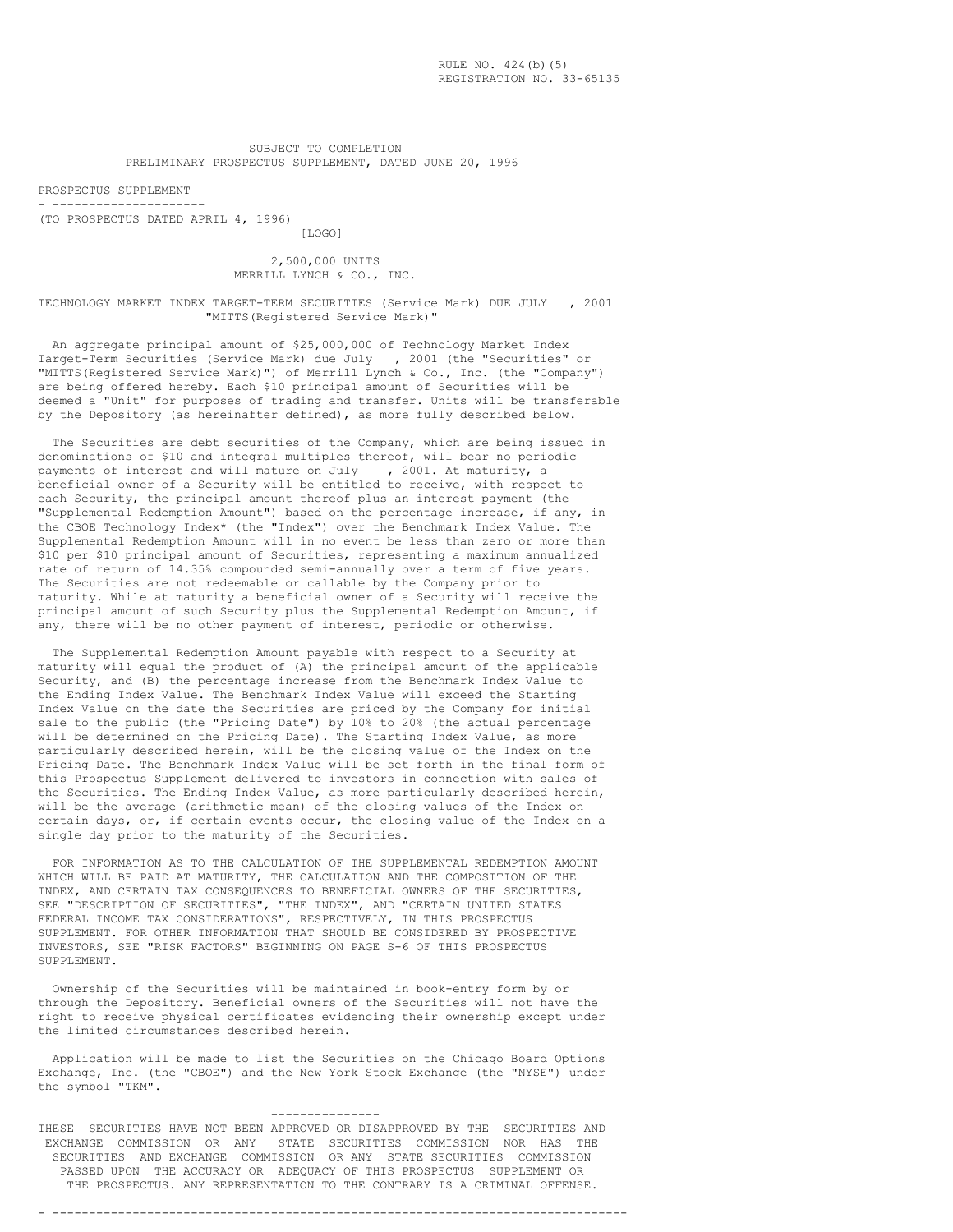| $<$ TABLE $>$<br><caption></caption> |                     |                                        |                                      |
|--------------------------------------|---------------------|----------------------------------------|--------------------------------------|
|                                      |                     | PRICE TO UNDERWRITING PROCEEDS TO      | PUBLIC(1) DISCOUNT(1) THE COMPANY(2) |
| $<$ S $>$                            | $\langle C \rangle$ | < <c><br/><math>\mathcal{S}</math></c> | $<<$ C $>$                           |
| $<$ /TABLE>                          |                     |                                        |                                      |
|                                      |                     |                                        |                                      |

(1) The "Price to Public" and "Underwriting Discount" for any single transaction to purchase 100,000 to (but not including) 500,000 Units will be \$ per Unit and \$ per Unit, respectively, and the "Price to Public" and "Underwriting Discount" for any single transaction to purchase 500,000 Units or more will be \$ per Unit and \$ per Unit, respectively. (2) Before deduction of expenses payable by the Company.

The Securities are offered by the Underwriter, subject to prior sale, when, as, and if issued by the Company and accepted by the Underwriter and subject to certain other conditions. The Underwriter reserves the right to reject orders in whole or in part. It is expected that delivery of the Securities will be made in New York, New York on or about July , 1996.

This Prospectus Supplement and the accompanying Prospectus may be used by the Underwriter in connection with offers and sales related to market-making transactions in the Securities. The Underwriter may act as principal or agent in such transactions. Such sales will be made at prices related to prevailing market prices at the time of sale.

> --------------- MERRILL LYNCH & CO.

--------------- The date of this Prospectus Supplement is July , 1996.

\*The use and reference to the term "CBOE Technology Index" herein has been consented to by the CBOE.

The "CBOE Technology Index" is a service mark of the CBOE. "MITTS" is a registered service mark and "Market Index Target-Term Securities" is a service mark owned by Merrill Lynch & Co., Inc.

IN CONNECTION WITH THIS OFFERING, THE UNDERWRITER MAY OVER-ALLOT OR EFFECT TRANSACTIONS WHICH STABILIZE OR MAINTAIN THE MARKET PRICE OF THE SECURITIES OFFERED HEREBY AT LEVELS ABOVE THOSE WHICH MIGHT OTHERWISE PREVAIL IN THE OPEN MARKET. SUCH TRANSACTIONS MAY BE EFFECTED ON THE CHICAGO BOARD OPTIONS EXCHANGE, INC., THE NEW YORK STOCK EXCHANGE, IN THE OVER-THE-COUNTER MARKET OR OTHERWISE. SUCH STABILIZING, IF COMMENCED, MAY BE DISCONTINUED AT ANY TIME.

----------------

The Commissioner of Insurance of The State of North Carolina has not approved or disapproved the offering of the Securities made hereby nor has the Commissioner passed upon the accuracy or adequacy of this Prospectus Supplement or Prospectus.

# ----------------

### AVAILABLE INFORMATION

In addition to the locations specified under "Available Information" in the accompanying Prospectus, the Securities and Exchange Commission (the "Commission") maintains a Web site at http://www.sec.gov containing reports, proxy and information statements and other information regarding registrants, including the Company, that file electronically with the Commission.

#### $S-2$

#### SUMMARY

The following summary does not purport to be complete and is qualified in its entirety by the more detailed information appearing elsewhere in this Prospectus Supplement and the accompanying Prospectus.

| Issuer Merrill Lynch & Co., Inc. |                                                                                                                                                                                                                                        |
|----------------------------------|----------------------------------------------------------------------------------------------------------------------------------------------------------------------------------------------------------------------------------------|
|                                  | Securities Offered 2,500,000 Units of Technology Market Index<br>Target-Term Securities due July , 2001. The<br>Securities are to be issued as a series of<br>Senior Debt Securities under the Chemical<br>Indenture described herein. |

Listing..................... Application will be made to list the Securities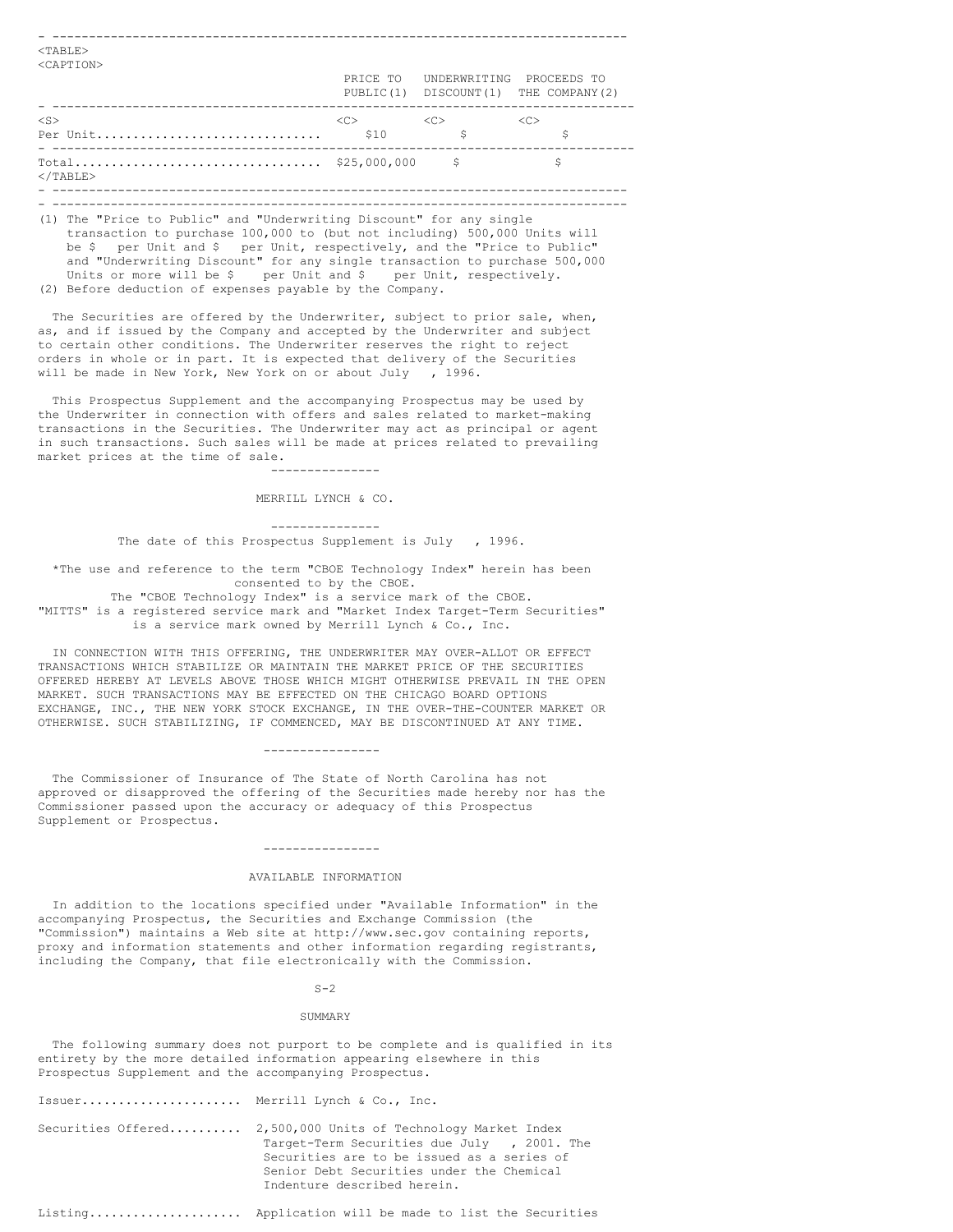|                       | on the CBOE and on the NYSE under the symbol<br>"TKM".                                                                                                                                                                                                                                                                                                                                                                                                                                                                                                                                                                                                                                                                                                                                                                                                                                                                                                                  |
|-----------------------|-------------------------------------------------------------------------------------------------------------------------------------------------------------------------------------------------------------------------------------------------------------------------------------------------------------------------------------------------------------------------------------------------------------------------------------------------------------------------------------------------------------------------------------------------------------------------------------------------------------------------------------------------------------------------------------------------------------------------------------------------------------------------------------------------------------------------------------------------------------------------------------------------------------------------------------------------------------------------|
| Denominations         | A Unit consisting of \$10 principal amount of<br>Securities and integral multiples thereof.                                                                                                                                                                                                                                                                                                                                                                                                                                                                                                                                                                                                                                                                                                                                                                                                                                                                             |
| Maturity July , 2001. |                                                                                                                                                                                                                                                                                                                                                                                                                                                                                                                                                                                                                                                                                                                                                                                                                                                                                                                                                                         |
| Payment at Maturity   | At maturity, a beneficial owner of a Security<br>will be entitled to receive (i) the principal<br>amount thereof and (ii) the Supplemental<br>Redemption Amount equal to:                                                                                                                                                                                                                                                                                                                                                                                                                                                                                                                                                                                                                                                                                                                                                                                               |
| $<$ TABLE>            |                                                                                                                                                                                                                                                                                                                                                                                                                                                                                                                                                                                                                                                                                                                                                                                                                                                                                                                                                                         |
| $<$ S $>$             | <<<br>Principal Ending Index Value--Benchmark Index Value                                                                                                                                                                                                                                                                                                                                                                                                                                                                                                                                                                                                                                                                                                                                                                                                                                                                                                               |
| $\langle$ /TABLE>     | Benchmark Index Value                                                                                                                                                                                                                                                                                                                                                                                                                                                                                                                                                                                                                                                                                                                                                                                                                                                                                                                                                   |
|                       | provided, however, that in no event will the<br>Supplemental Redemption Amount be less than zero<br>or more than \$10 per \$10 principal amount of<br>Securities. The Benchmark Index Value will be<br>the Starting Index Value on the Pricing Date<br>multiplied by a factor equal to 110% to 120% as<br>determined by the Company on the Pricing Date.<br>The Starting Index Value will be the closing<br>Index value on the Pricing Date. The Benchmark<br>Index Value will be set forth in the final form<br>of the Prospectus Supplement delivered to<br>investors in connection with sales of the<br>Securities. The Ending Index Value will equal<br>the average (arithmetic mean) of the closing<br>value of the Index on certain days prior to the<br>maturity of the Securities, or, if Market<br>Disruption Events (as defined below) occur on<br>certain days, then the Ending Index Value will<br>equal the closing value of the Index on a single<br>day. |
| Index                 | The CBOE Technology Index (the "Index") is a<br>price-weighted stock index designed, developed,<br>maintained and operated by, and is a service<br>mark of, the CBOE. The Index is designed to<br>measure the composite price performance of<br>common stocks of companies involved in the<br>design and manufacture of high technology<br>components and systems.                                                                                                                                                                                                                                                                                                                                                                                                                                                                                                                                                                                                      |
|                       | The Index is being used by the Company with the<br>permission of the CBOE. The Index consists of<br>the stocks of 30 issuers involved in various<br>aspects of the high technology industry segment,                                                                                                                                                                                                                                                                                                                                                                                                                                                                                                                                                                                                                                                                                                                                                                    |
|                       | $S-3$                                                                                                                                                                                                                                                                                                                                                                                                                                                                                                                                                                                                                                                                                                                                                                                                                                                                                                                                                                   |
|                       | including: computer services, telecommunications<br>equipment, server software and hardware, design<br>software, PC software and hardware, networking,<br>peripherals, and semiconductors. All of the<br>stocks in the Index are securities of U.S.<br>issuers and currently trade on the NYSE or as<br>National Market securities traded through<br>Nasdaq. The Index has a base date of January 3,<br>1995, on which date the Index equaled 100.00.                                                                                                                                                                                                                                                                                                                                                                                                                                                                                                                   |
|                       | Stocks that constitute the Index may be changed<br>or substituted by the CBOE based on certain<br>criteria. See "The Index" herein. The CBOE is<br>under no obligation to continue the calculation<br>and the dissemination of the Index. If the CBOE<br>or any third party discontinues publication of<br>the Index or any Successor Index, the<br>Calculation Agent shall determine for the<br>remaining Calculation Days in the Calculation<br>Period the value to be substituted for the Index<br>for each such Calculation Day based on the<br>formula and method used in calculating the Index<br>in effect on the date the Index or any Successor<br>Index (as defined below) was last published. See<br>"Risk Factors" herein.                                                                                                                                                                                                                                  |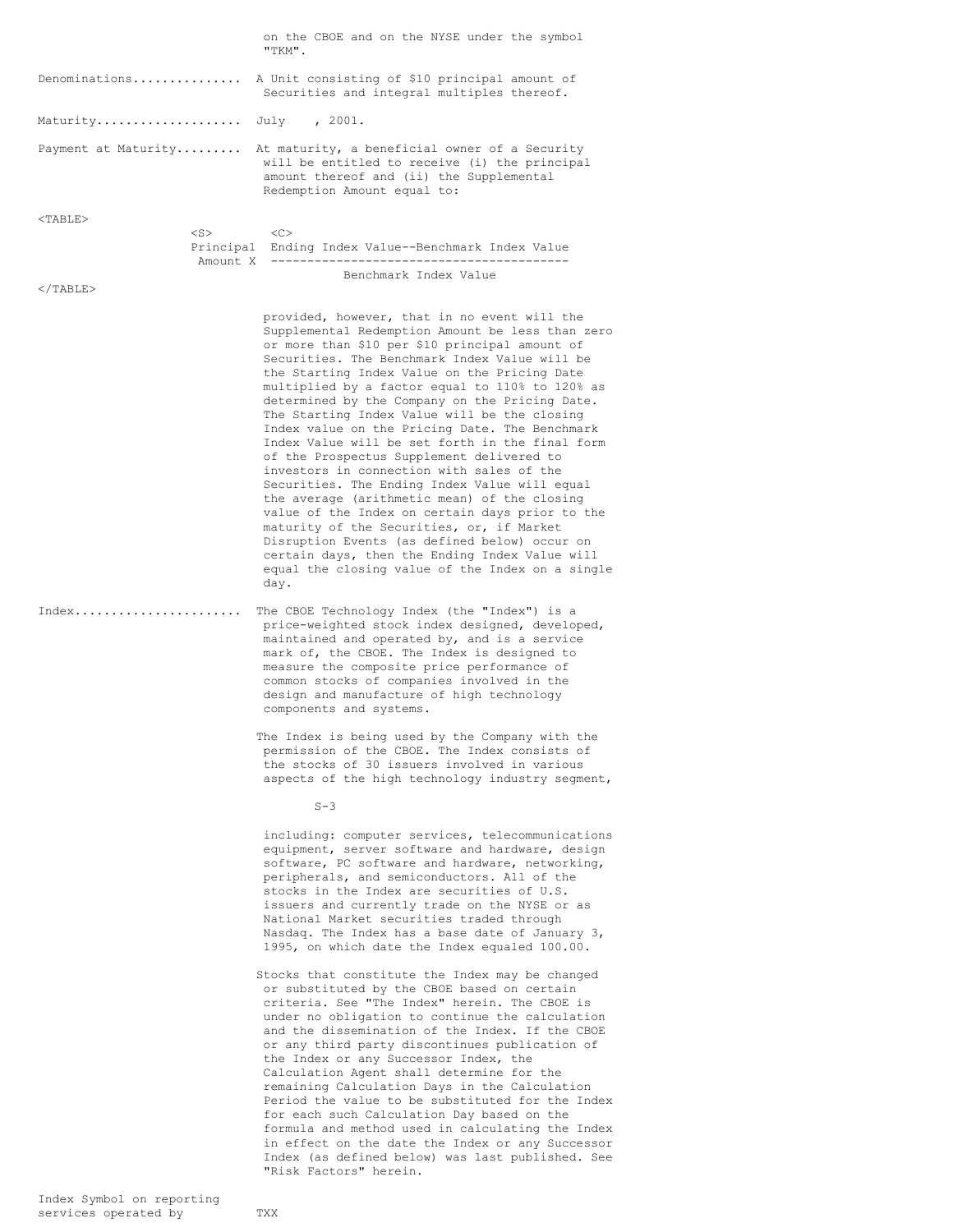Risk Factors................ The Securities are subject to certain special

considerations. On the Pricing Date, the Benchmark Index Value will exceed the Starting Index Value by 10% to 20% (the actual percentage will be determined on the Pricing Date). Investors should be aware that if the Ending Index Value does not exceed the Starting Index Value by more than 10% to 20% (the actual percentage will be determined on the Pricing Date), beneficial owners of the Securities will receive only the principal amount thereof. A beneficial owner of the Securities may receive no Supplemental Redemption Amount at maturity, or a Supplemental Redemption Amount that is below what the Company would pay as interest as of the date hereof if the Company issued noncallable senior debt securities with a similar maturity as that of the Securities. The return of principal of the Securities at maturity and the payment of the Supplemental Redemption Amount, if any, may not reflect the full opportunity costs implied by inflation or other factors relating to the time value of money.

In no event will the Supplemental Redemption Amount exceed \$10 per \$10 principal amount of Securities. As a result, beneficial owners of Securities will not benefit from Index increases in excess of approximately 120% to 140% (the actual percentage will be determined on the Pricing Date) above the Starting Index Value determined on the Pricing Date (the "Maximum Index Value").

There is no precedent to indicate how the Securities will trade in the secondary market or whether such market will be liquid. It is expected that the secondary market for the Securities will be affected by the creditworthiness of the Company and by a number of other factors. The trading value of the Securities is expected to

 $S-4$ 

depend substantially on the extent of the appreciation, if any, of the Index over the Benchmark Index Value. See "The Index-- Historical Data on the Index" in this Prospectus Supplement for historical values of the Index. If, however, Securities are sold prior to the maturity date at a time when the Index exceeds the Benchmark Index Value, the sale price may be at a substantial discount from the amount expected to be payable to the beneficial owner if such excess of the Index over the Benchmark Index Value were to prevail until maturity of the Securities because of the possible fluctuation of the Index between the time of such sale and the time that the Ending Index Value is determined. Furthermore, the price at which a beneficial owner will be able to sell Securities prior to maturity may be at a discount, which could be substantial, from the principal amount thereof, if, at such time the Index is below, equal to or not sufficiently above the Benchmark Index Value. The limitation that the Supplemental Redemption Amount may not exceed \$10 per \$10 principal amount of Securities may adversely affect the secondary market value of the Securities and such adverse effect could occur even if the value of the Index is below the Maximum Index Value. A discount could also result from rising interest rates.

The Index does not reflect the payment of dividends on the stocks underlying it and, therefore, the yield based on the Index to the maturity of the Securities will not produce the same yield as if such underlying stocks were purchased and held for a similar period. See "Risk Factors" in this Prospectus Supplement.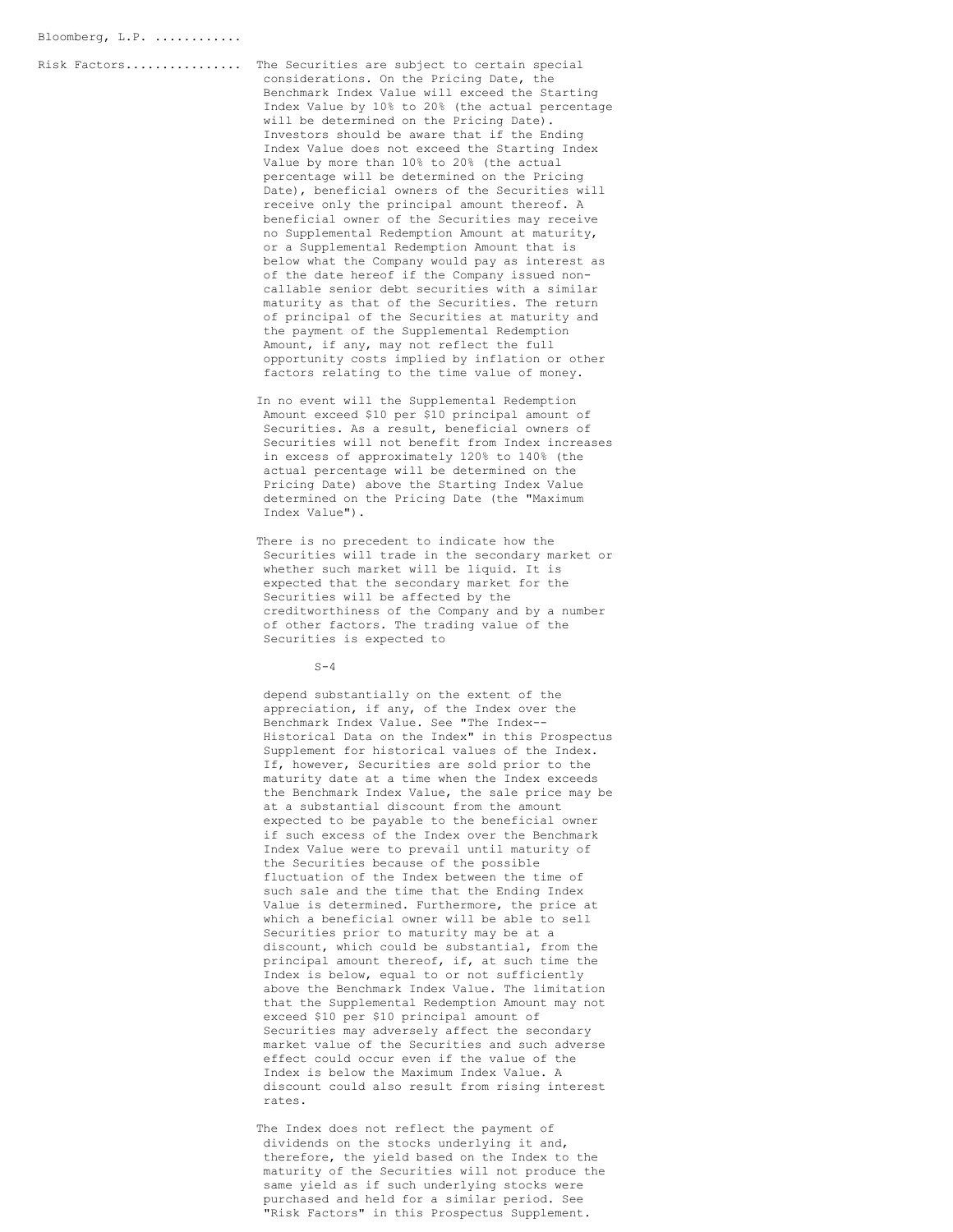- The value of the Index and the Supplemental Redemption Amount, if any, may be adversely affected by political, economic and other developments that affect the stocks underlying the Index. Since the stocks underlying the Index are of companies involved in various aspects of the high technology industry segment, factors affecting this industry segment may affect the value of the Index and therefore the trading value of the Securities.
- It is suggested that prospective investors who consider purchasing the Securities should reach an investment decision only after carefully considering the suitability of the Securities in light of their particular circumstances.
- Investors should also consider the tax consequences of investing in the Securities. See "Certain United States Federal Income Tax Considerations" in this Prospectus Supplement.

 $S-5$ 

## RISK FACTORS

### PAYMENT AT MATURITY

Benchmark Index Value will Exceed Value of Index on the Pricing Date. On the Pricing Date, the Benchmark Index Value will exceed the Starting Index Value by 10% to 20% (the actual percentage will be determined on the Pricing Date). Investors should be aware that if, at maturity, the Ending Index Value does not exceed the Starting Index Value by more than 10% to 20% (the actual percentage will be determined on the Pricing Date), beneficial owners of the Securities will receive only the principal amount thereof.

Yield may be Below Market Interest Rates on the Pricing Date. A beneficial owner of the Securities may receive no Supplemental Redemption Amount at maturity, or a Supplemental Redemption Amount that is below what the Company would pay as interest as of the Pricing Date if the Company issued noncallable senior debt securities with a similar maturity as that of the Securities. The return of principal of the Securities at maturity and the payment of the Supplemental Redemption Amount, if any, may not reflect the full opportunity costs implied by inflation or other factors relating to the time value of money.

Limitation of Supplemental Redemption Amount. Because the Supplemental Redemption Amount will not exceed \$10 per \$10 principal amount of Securities, beneficial owners of Securities will not benefit from Index increases in excess of approximately 120% to 140% (the actual percentage will be determined on the Pricing Date) above the Starting Index Value determined on the Pricing Date (the "Maximum Index Value"). In no event will the Supplemental Redemption Amount exceed \$10 per \$10 principal amount of Securities.

Yield on Securities will not Reflect Dividends. The Index does not reflect the payment of dividends on the stocks underlying it and therefore the yield based on the Index to the maturity of the Securities will not produce the same yield as if such underlying stocks were purchased and held for a similar period.

## TRADING

Application will be made to list the Securities on the CBOE and on the NYSE under the symbol "TKM". There is no precedent to indicate how the Securities will trade in the secondary market or whether such market will be liquid. It is expected that the secondary market for the Securities will be affected by the creditworthiness of the Company and by a number of other factors.

The trading value of the Securities is expected to depend substantially on the extent of the appreciation, if any, of the Index over the Benchmark Index Value. See "The Index--Historical Data on the Index" in this Prospectus Supplement for historical values of the Index. If, however, Securities are sold prior to the maturity date at a time when the Index exceeds the Benchmark Index Value, the sale price may be at a substantial discount from the amount expected to be payable to the beneficial owner if such excess of the Index over the Benchmark Index Value were to prevail until maturity of the Securities because of the possible fluctuation of the Index between the time of such sale and the time that the Ending Index Value is determined. Furthermore, the price at which a beneficial owner will be able to sell Securities prior to maturity may be at a discount, which could be substantial, from the principal amount thereof, if, at such time, the Index is below, equal to, or not sufficiently above the Benchmark Index Value. The limitation that the Supplemental Redemption Amount will not exceed \$10 per \$10 principal amount of Securities may adversely affect the secondary market value of the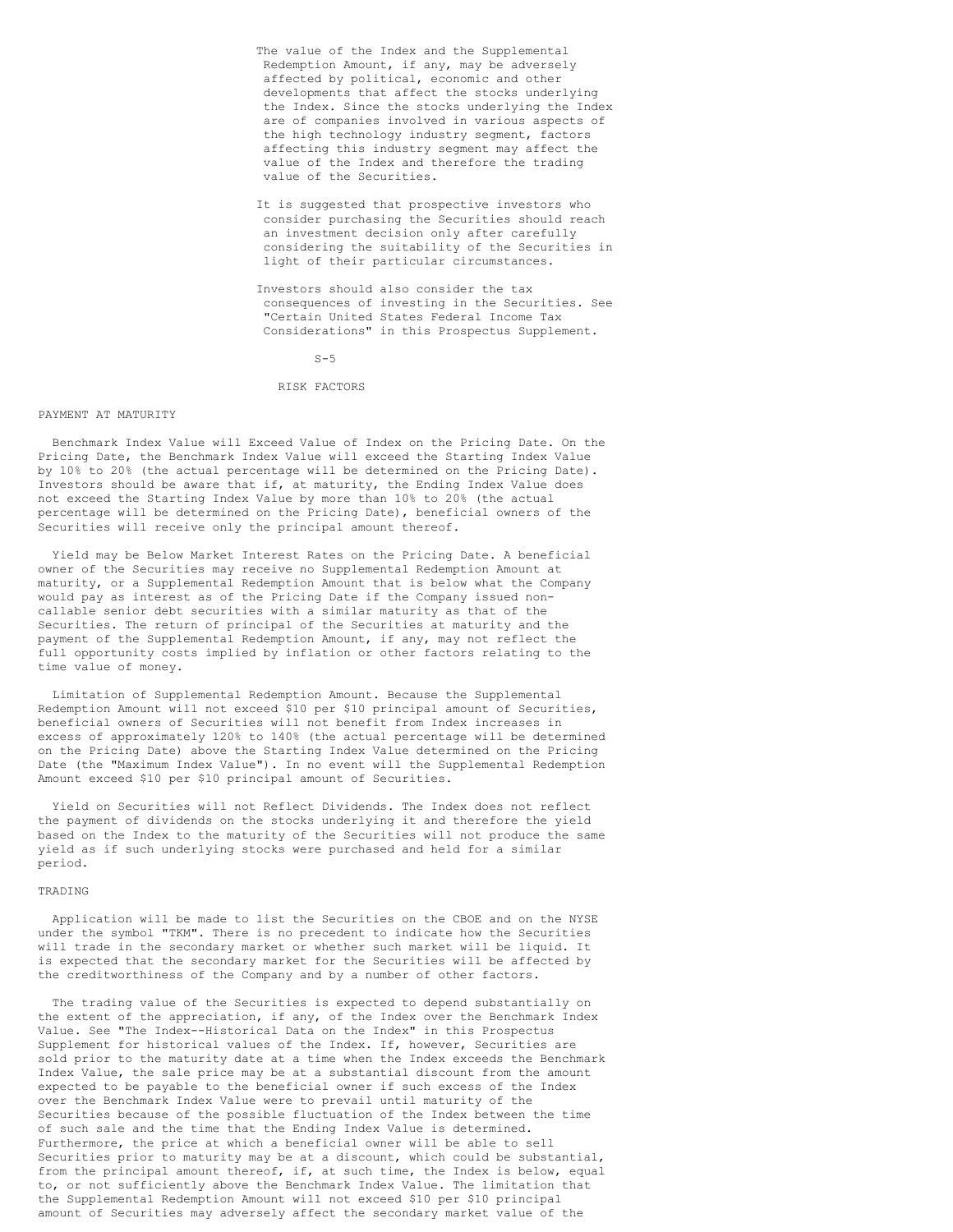Securities and such adverse effect could occur even if the value of the Index is below the Maximum Index Value. A discount could also result from rising interest rates.

In addition to the value of the Index, the trading value of the Securities may be affected by a number of interrelated factors, including the creditworthiness of the Company and those factors listed below. The relationship among these factors is complex, including how these factors affect the relative value of the principal amount of the Securities to be repaid at maturity and the value of the Supplemental Redemption Amount.

 $S-6$ 

Accordingly, investors should be aware that factors other than the level of the Index are likely to affect the Securities' trading value. The expected effect on the trading value of the Securities of each of the factors listed below, assuming in each case that all other factors are held constant, is as follows:

Interest Rates. Because the Securities repay at a minimum the principal amount thereof at maturity, the trading value of the Securities will likely be affected by changes in interest rates. In general, if U.S. interest rates increase, the trading value of the Securities is expected to decrease. If U.S. interest rates decrease, the trading value of the Securities is expected to increase. Interest rates may also affect the U.S. economy, and, in turn, the value of the Index. Rising interest rates may lower the value of the Index and, thus, may decrease the trading value of the Securities. Falling interest rates may increase the value of the Index and, thus, may increase the trading value of the Securities.

Volatility of the Index. If the volatility of the Index increases, the trading value of the Securities is expected to increase. If the volatility of the Index decreases, the trading value of the Securities is expected to decrease.

Time Remaining to Maturity. The Securities may trade at a value above that which may be inferred from the level of interest rates and the Index. This difference will reflect a "time premium" due to expectations concerning the value of the Index during the period prior to maturity of the Securities. As the time remaining to maturity of the Securities decreases, however, this time premium is expected to decrease, thus decreasing the trading value of the Securities. In addition, the price at which a beneficial owner may be able to sell Securities prior to maturity may be at a discount, which may be substantial, from the principal amount of the Securities if the value of the Index is below, equal to, or not sufficiently above the Benchmark Index Value.

Dividend Rates in the United States. If dividend rates on the stocks comprising the Index increase, the trading value of the Securities is expected to decrease. Conversely, if dividend rates on the stocks comprising the Index decrease, the value of the Securities is expected to increase. However, in general, rising U.S. corporate dividend rates may increase the value of the Index and, in turn, increase the trading value of the Securities. Conversely, falling U.S. corporate dividend rates may decrease the value of the Index and, in turn, decrease the trading value of the Securities.

The impact of the factors specified above, excluding the value of the Index, may offset, partially or in whole, any increase in the trading value of the Securities that is attributable to an increase in the value of the Index. For example, an increase in U.S. interest rates may cause the Securities to trade at a discount from their initial offering price, even if the Index has appreciated significantly. In general, assuming all relevant factors are held constant, the effect on the trading value of the Securities of a given change in interest rates, Index volatility and/or dividend rates of stocks comprising the Index is expected to be less if it occurs later in the term of the Securities than if it occurs earlier in the term of the Securities. The effect on the trading value of the Securities of a given appreciation of the Index in excess of the Benchmark Index Value is expected to be greater if it occurs later in the term of the Securities than if it occurs earlier in the term of the Securities, assuming all other relevant factors are held constant.

### THE INDEX

The value of the Index and the Supplemental Redemption Amount, if any, may be adversely affected by political, economic and other developments that affect the stocks underlying the Index. Since the stocks underlying the Index are of companies involved in various aspects of the high technology industry segment, factors affecting this industry segment may affect the value of the Index and therefore the trading value of the Securities.

## OTHER CONSIDERATIONS

It is suggested that prospective investors who consider purchasing the Securities should reach an investment decision only after carefully considering the suitability of the Securities in light of their particular circumstances.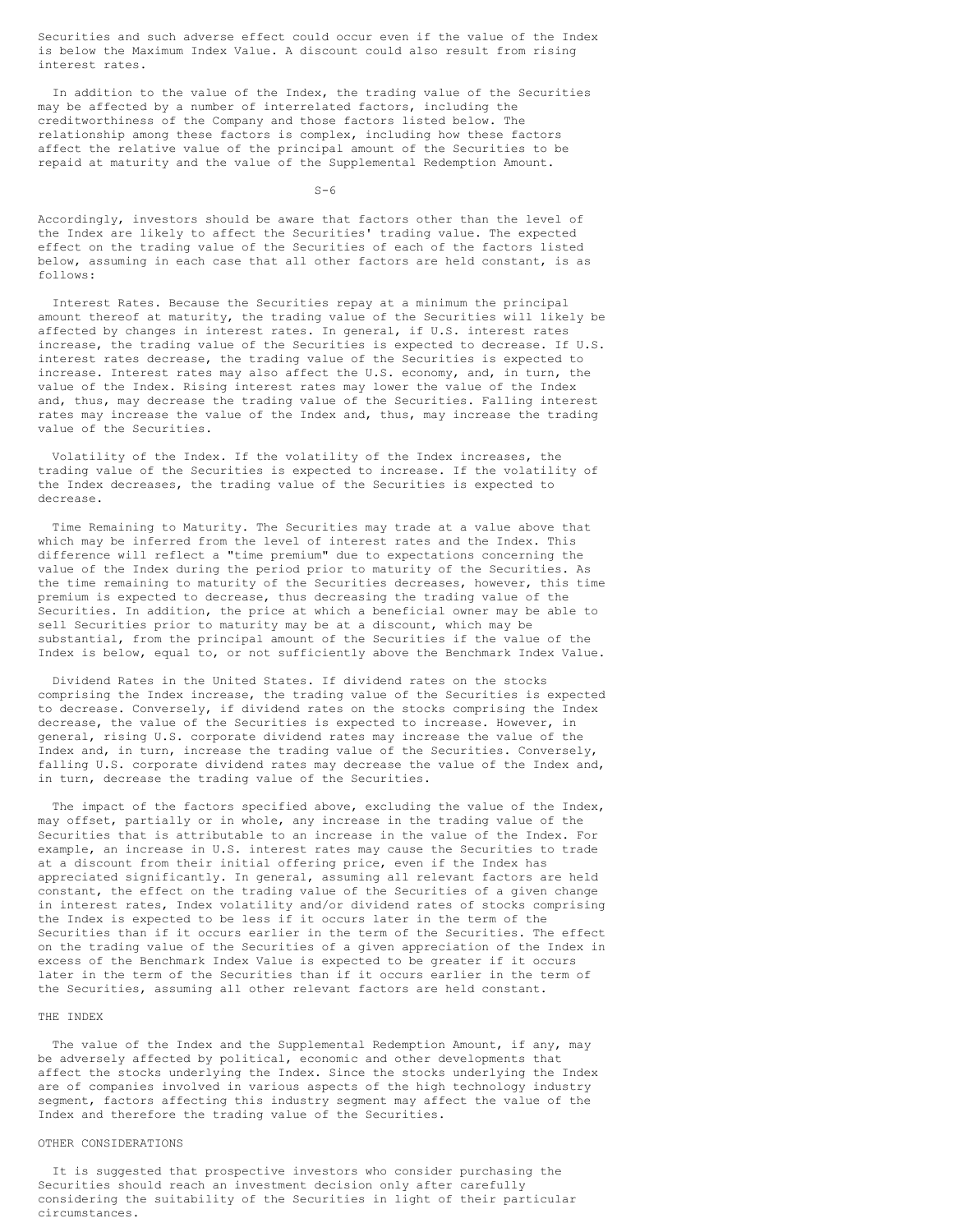Investors should also consider the tax consequences of investing in the Securities. See "Certain United States Federal Income Tax Considerations" in this Prospectus Supplement.

Merrill Lynch & Co., Merrill Lynch, Pierce, Fenner & Smith Incorporated ("MLPF&S") or its affiliates may from time to time engage in transactions involving the stocks underlying the Index for their proprietary accounts and for other accounts under their management, which may influence the value of such stocks and therefore the value of the Securities. MLPF&S and its affiliates will also be the counterparties to the hedge of the Company's obligations under the Securities. See "Use of Proceeds" herein. Accordingly, under certain circumstances, conflicts of interest may arise between MLPF&S's responsibilities as Calculation Agent with respect to the Securities and its obligations under its hedge and its status as a subsidiary of the Company. Under certain circumstances, the duties of MLPF&S as Calculation Agent in determining the existence of Market Disruption Events could conflict with the interests of MLPF&S as an affiliate of the issuer of the Securities, Merrill Lynch & Co., Inc., and with the interests of the holders of the Securities.

#### $S-8$

#### RECENT DEVELOPMENTS

The following summary of consolidated financial information was derived from, and is qualified in its entirety by reference to, the financial statements and other information and data contained in the Company's Annual Report on Form 10-K for the year ended December 29, 1995 and Quarterly Report on Form 10-Q for the period ended March 29, 1996 (the "Quarterly Report"). See "Incorporation of Certain Documents by Reference" in the accompanying Prospectus. The condensed consolidated financial statements contained in the Quarterly Report are unaudited; however, in the opinion of management of the Company, all adjustments (consisting only of normal recurring accruals) necessary for a fair statement of the results of operations have been included.

The Company conducts its business in highly volatile markets. Consequently, the Company's results can be affected by many factors, including general market conditions, the liquidity of secondary markets, the level and volatility of interest rates and currency values, the valuation of securities positions, competitive conditions, and the size, number, and timing of transactions. In periods of unfavorable market activity, profitability can be adversely affected because certain expenses remain relatively fixed. As a result, net earnings and revenues can vary significantly from period to period.

### $<sub>TAPER></sub>$ </sub> <CAPTION>

|                                                                 |    |    | THREE MONTHS ENDED |  |                                  |                                                                   |  |
|-----------------------------------------------------------------|----|----|--------------------|--|----------------------------------|-------------------------------------------------------------------|--|
| INCOME STATEMENT INFORMATION                                    |    |    |                    |  | MARCH 31, MARCH 29,<br>1995 1996 |                                                                   |  |
| (IN MILLIONS, EXCEPT RATIOS)<br>$<$ S $>$                       | << |    |                    |  | <<                               |                                                                   |  |
|                                                                 |    |    | \$5,204            |  | \$                               | 6,019                                                             |  |
|                                                                 |    | \$ | 2,421              |  | \$                               | 3,261                                                             |  |
| Earnings before income taxes                                    |    | \$ | 380                |  | \$                               | 671                                                               |  |
|                                                                 |    |    | 228                |  |                                  | 409                                                               |  |
| Ratio of earnings to fixed charges $(1)$<br><caption></caption> |    |    | 1.1                |  |                                  | 1.2                                                               |  |
| BALANCE SHEET INFORMATION (2)                                   |    |    |                    |  |                                  | AT DECEMBER 29, AT MARCH 29,<br>1995 1996<br>------------ ------- |  |
| (IN MILLIONS)                                                   |    |    |                    |  |                                  |                                                                   |  |
| $<$ S $>$                                                       | << |    |                    |  | <<                               |                                                                   |  |
|                                                                 |    |    | \$176,857          |  |                                  | \$195,884                                                         |  |
| Long-term borrowings                                            |    |    | \$17,340           |  |                                  | \$20,226                                                          |  |
| Stockholders' equity<br>$<$ /TABLE>                             |    |    | \$6,141            |  |                                  | \$6,364                                                           |  |

- --------

- (1) For the purpose of calculating the ratio of earnings to fixed charges, "earnings" consists of earnings from continuing operations before income taxes and fixed charges. "Fixed charges" consists of interest costs, amortization of debt expense, preferred stock dividend requirements of majority-owned subsidiaries, and that portion of rentals estimated to be representative of the interest factor.
- (2) To finance its diverse activities, the Company and certain of its subsidiaries borrow substantial amounts of short-term funds on a regular basis. Although the amount of short-term borrowings significantly varies with the level of general business activity, on March 29, 1996, \$526 million of bank loans and \$17,222 million of commercial paper were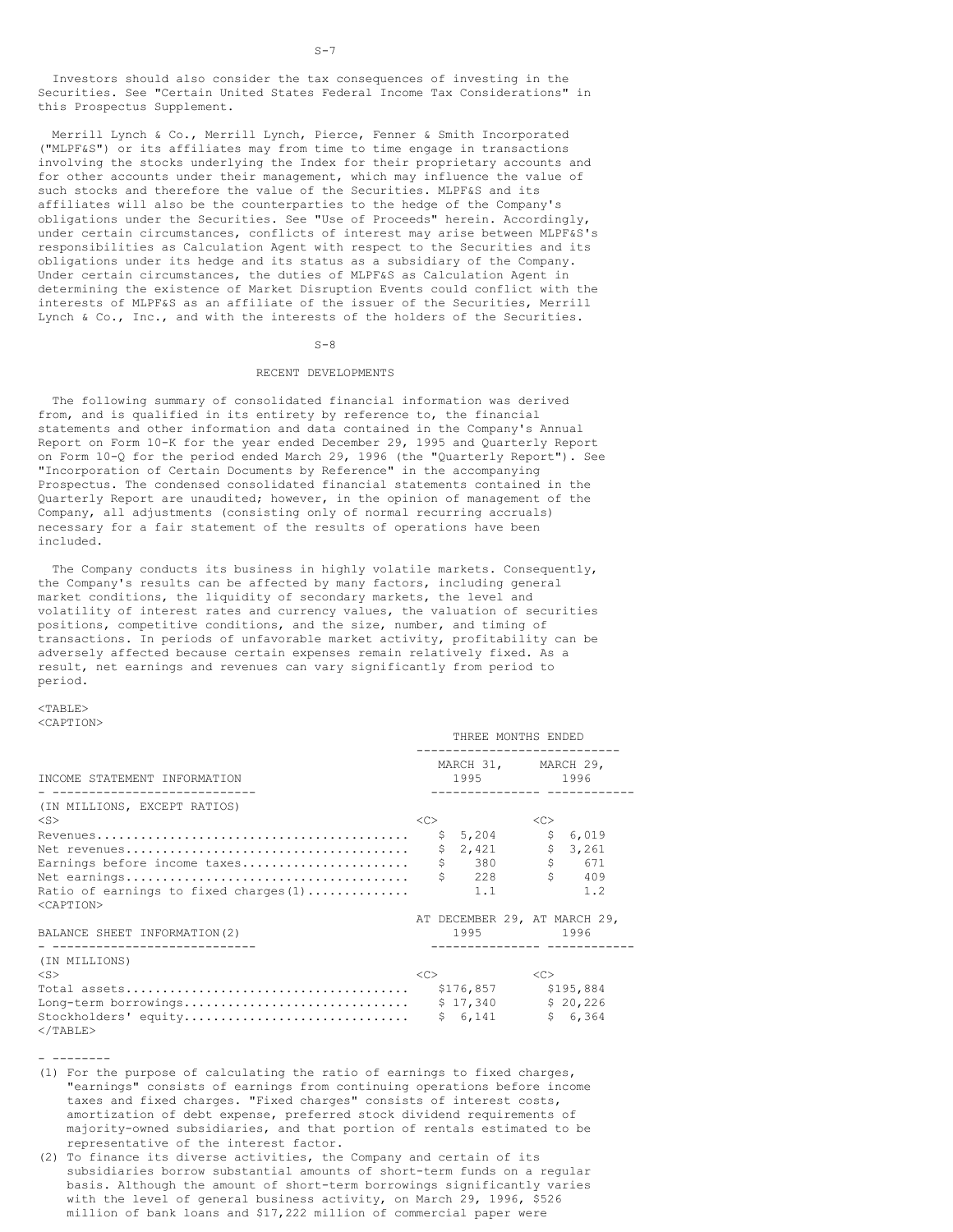outstanding. In addition, certain of the Company's subsidiaries lend securities and enter into repurchase agreements to obtain financing. At March 29, 1996, cash deposits for securities loaned and securities sold under agreements to repurchase amounted to \$3,768 million and \$61,657 million, respectively. From March 30, 1996 to June 14, 1996, long-term borrowings, net of repayments and repurchases, increased by approximately \$1,683 million.

# FIRST QUARTER 1996

Global financial markets were generally strong during 1995, led by a stable U.S. economy, declining interest rates, and heightened investor activity. Market expectations for additional declines in interest rates continued through February 1996, fueling further market advances, strong investor and issuer activity, higher fee-based revenues, and improved trading profits industrywide. In March 1996, inflationary fears were stirred by the release of U.S. economic statistics indicating stronger than anticipated growth and the Federal Reserve's decision to hold short-term interest rates at current levels. This led to increases in long-term interest rates and greater market volatility, although interest rates remained low relative to the year-ago period.

 $S-9$ 

Net earnings for the 1996 first quarter were a record \$409 million, up 80% from 1995 first quarter net earnings of \$228 million. Earnings per common share were \$2.03 primary and fully diluted in the 1996 first quarter, compared with \$1.08 primary and fully diluted in the 1995 first quarter. Total revenues were a record \$6,019 million in the first quarter of 1996, up 16% from the 1995 first quarter. Net revenues (revenues after interest expense) totaled \$3,261 million in the first quarter of 1996, up 35% from the 1995 first quarter.

Commissions revenues rose 44% to a record \$989 million from \$685 million in the 1995 first quarter. Commissions revenues from listed and over-the-counter securities increased to record levels due to higher trading volumes on most major U.S. and international exchanges. Mutual fund commissions advanced to record levels due to strong sales of both domestic and offshore funds.

Interest and dividend revenues decreased to \$3,010 million from \$3,030 million in the 1995 first quarter. Interest expense, which includes dividend expense, decreased to \$2,758 million from \$2,783 million in the year-ago quarter. Net interest and dividend profit was \$252 million, up slightly from \$247 million in 1995, with increases in net interest-earning assets substantially offset by the effect of lower interest rates.

Principal transactions revenues increased 46% from the 1995 first quarter to a record \$982 million, as higher investor activity and market volatility led to increases in virtually all trading products. Equities and equity derivatives trading revenues, in the aggregate, were up 109% to \$347 million. Trading revenues from most equity products increased, due primarily to higher trading volume and rising stock prices. International equities trading revenues, in particular, benefited from the addition of Smith New Court trading activity. Taxable fixed-income trading revenues rose 62% to \$265 million due primarily to higher revenues from non-U.S. governments and agencies, mortgage-backed securities, and high-yield bonds. Non-U.S. governments and agencies trading revenues advanced due to improved results from trading of Japanese Government Bonds, as well as increased trading volume in certain Latin American emerging markets as credit ratings improved and investors sought higher returns. Mortgage-backed securities trading revenues increased due primarily to improved liquidity and increased customer demand compared with the year-ago period. Trading revenues from high-yield bonds were up due to lower interest rates and improved credit ratings of certain issuers. Interest rate and currency swap trading revenues increased 9% to \$255 million due to higher trading revenues from non-U.S. dollar-denominated transactions, partially offset by decreases in revenues from U.S. dollar-denominated transactions. Foreign exchange and commodities trading revenues, in the aggregate, rose 94% from the 1995 first quarter to \$40 million, as foreign exchange trading revenues continued to benefit from the strengthening of the U.S. dollar versus other major currencies. Municipal securities trading revenues declined 17% to \$75 million, primarily due to continued weak investor demand for tax-exempt investments.

Investment banking revenues were \$378 million, up 52% from \$249 million in the 1995 first quarter. Underwriting revenues increased 82%, benefiting from strong levels of debt and equity underwriting industrywide, with higher fees from convertibles, corporate bonds and preferred stock, equities, and highyield securities. Strategic services revenues were down slightly from a year ago, but remained comparable to record 1995 levels, benefiting from continued strong merger and acquisition activity.

Asset management and portfolio service fees rose 20% in 1996 to a record \$538 million from \$448 million in the first quarter of 1995, primarily as a result of strong inflows of client assets. Other revenues were \$122 million, up 4% from \$117 million reported in the 1995 first quarter.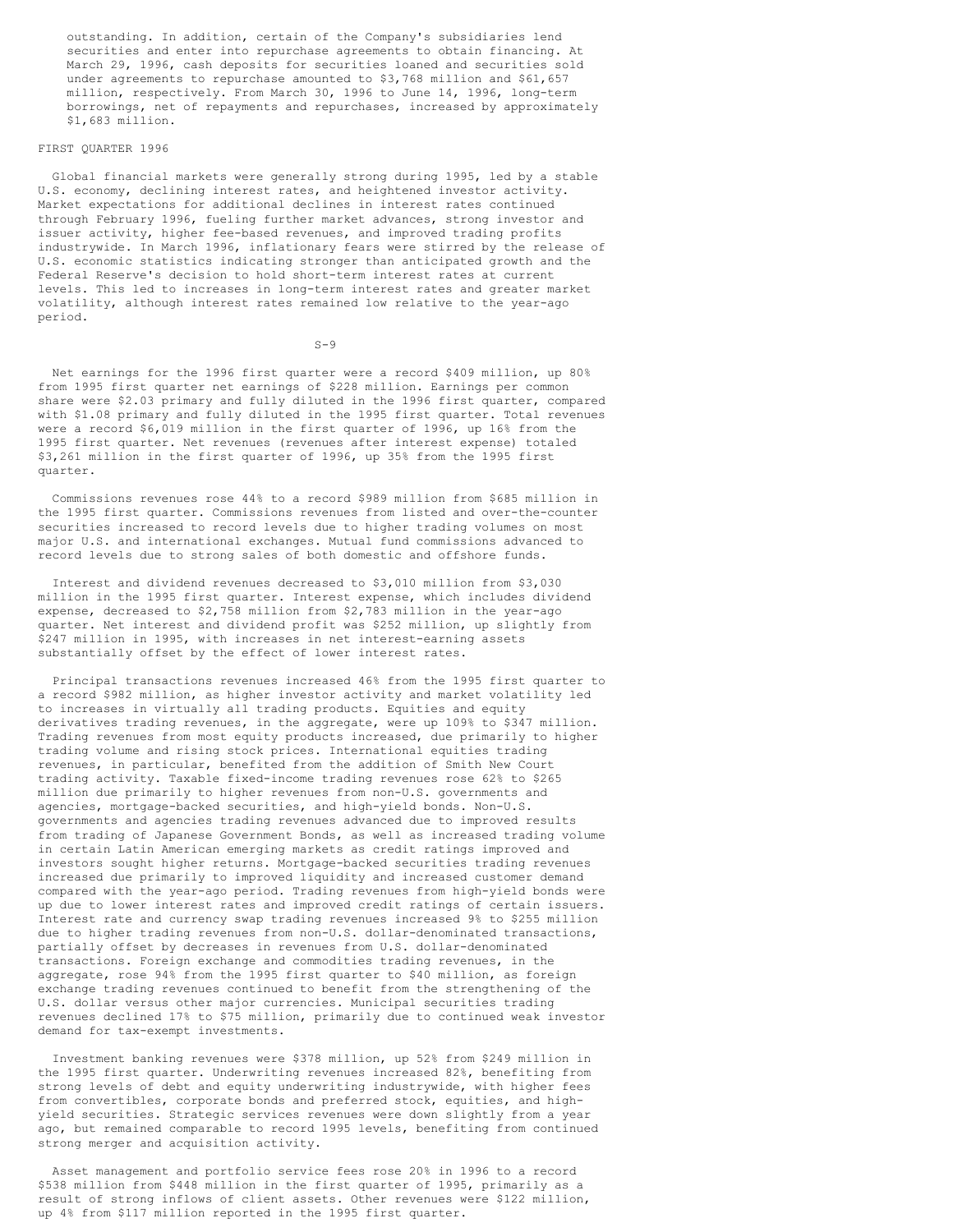Non-interest expenses were \$2,590 million, up 27% from \$2,041 million in the year-ago period. Compensation and benefits expense, which represented approximately 65% of non-interest expenses, increased 33% due primarily to higher incentive and production-related compensation as well as a 6% increase in the number of full-time employees, largely due to acquisitions. Compensation and benefits expense as a percentage of net revenues was 51.8% in the first quarter of 1996, compared with 52.5% in the 1995 first quarter.

Occupancy costs increased 5% from the 1995 first quarter primarily due to international growth. Other facilities-related costs, which include communications and equipment rental expense and depreciation and

 $S-10$ 

amortization expense, rose 16% primarily due to higher levels of business activity and increased use of market data services, as well as higher depreciation expense from the purchase of technology-related assets over the past year.

Professional fees increased 32% from the year-ago period, primarily as a result of higher systems development costs related to upgrading technology and processing capabilities. Advertising and market development expenses increased 33% from the 1995 first quarter. Increased international travel and higher advertising and client promotion costs contributed to this advance. Brokerage, clearing, and exchange fees rose 27% as a result of higher trading volume, particularly in international markets. Other expenses increased 4% from 1995, primarily due to goodwill amortization related to Smith New Court.

Income tax expense totaled \$262 million in the 1996 first quarter. The effective tax rate in the 1996 first quarter was 39.0%, compared with 40.0% in the first quarter of 1995. The decrease in the effective tax rate was primarily attributable to increases in dividends qualifying for the Federal dividends received deduction, lower state taxes, and expanded international business activities.

## CERTAIN BALANCE SHEET INFORMATION AS OF MARCH 29, 1996

The Company believes that its equity base is adequate relative to the level and composition of its assets and the mix of its business.

In the normal course of business, the Company underwrites, trades, and holds non-investment grade securities in connection with its investment banking, market making, and derivative structuring activities. These activities are subject to additional risks related to the creditworthiness of the issuers and the liquidity of the market for such securities.

At March 29, 1996, the fair value of long and short non-investment grade trading inventories amounted to \$6,026 million and \$529 million, respectively, and in the aggregate (i.e., the sum of long and short trading inventories) represented 6.6% of aggregate consolidated trading inventories.

At March 29, 1996, the carrying value of extensions of credit provided to corporations entering into leveraged transactions aggregated \$517 million (excluding unutilized revolving lines of credit and other lending commitments of \$75 million), consisting primarily of senior term and subordinated financings to 34 medium-sized corporations. In addition, at March 29, 1996, the Company had an outstanding bridge loan of \$90 million, and as of May 6, 1996, the Company had an outstanding bridge loan commitment for \$100 million. Direct equity investments made in conjunction with the Company's investment and merchant banking activities aggregated \$189 million at March 29, 1996, representing investments in 62 enterprises. At March 29, 1996, the Company held interests in partnerships, totaling \$82 million, that invest in highly leveraged transactions and non-investment grade securities. At March 29, 1996, the Company also committed to invest an additional \$83 million in partnerships that invest in leveraged transactions.

The Company's insurance subsidiaries hold non-investment grade securities. Non-investment grade securities were 4.7% of total insurance investments at March 29, 1996. Non-investment grade securities of insurance subsidiaries are classified as available-for-sale and are carried at fair value.

At March 29, 1996, the largest non-investment grade concentration consisted of various issues of a South American sovereign totaling \$764 million, which primarily represented on-balance-sheet hedges for off-balance-sheet financial instruments. No one industry sector accounted for more than 31% of total noninvestment grade positions. At March 29, 1996, the Company held an aggregate carrying value of \$169 million in debt and equity securities of issuers in various stages of bankruptcy proceedings or in default, of which 80% resulted from the Company's market-making activities in such securities.

### $S-11$

# DESCRIPTION OF SECURITIES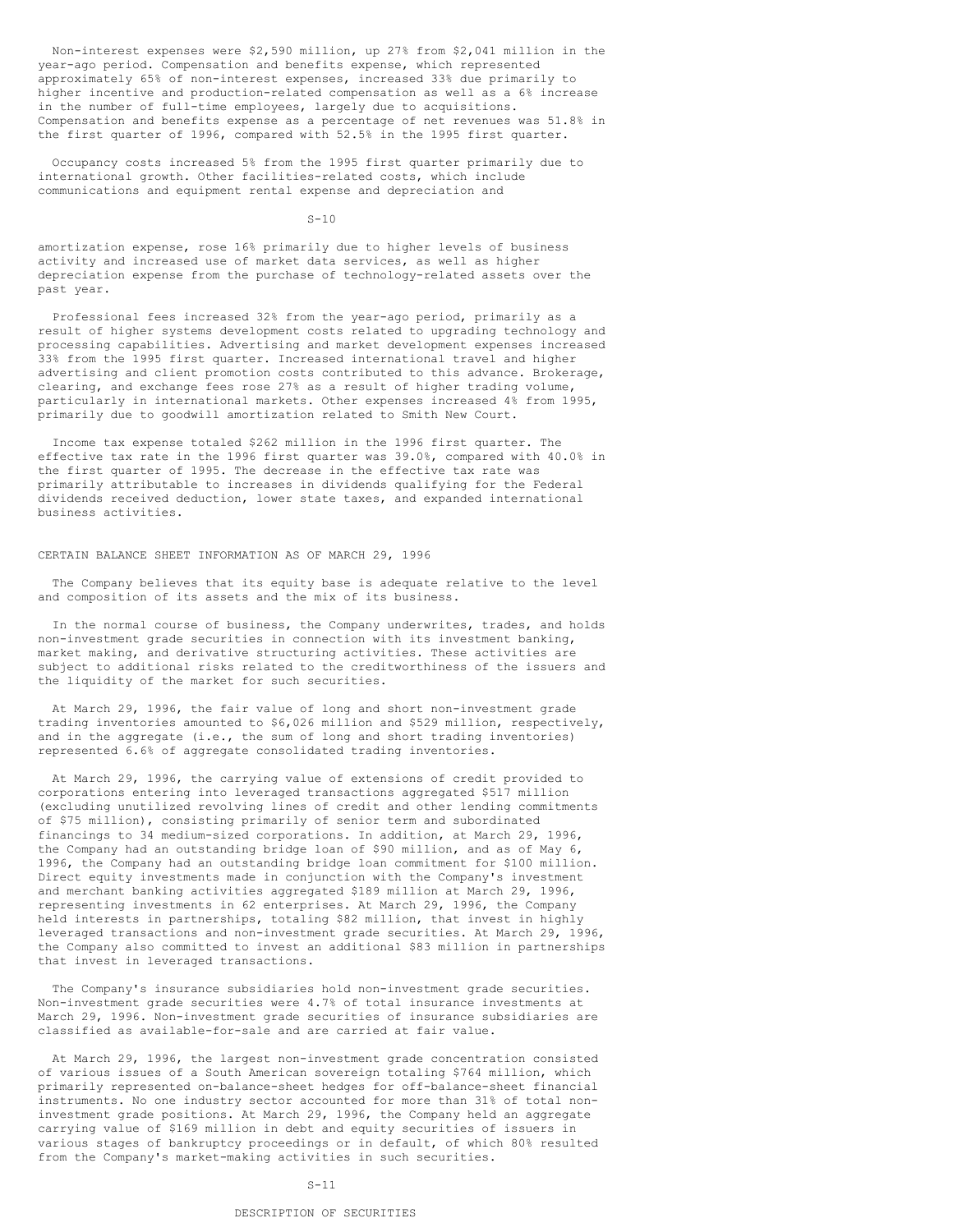#### GENERAL

The Securities are to be issued as a series of Senior Debt Securities under the Senior Indenture, referred to as the "Chemical Indenture", which is more fully described in the accompanying Prospectus. The Securities will mature on July , 2001.

While at maturity a beneficial owner of a Security will receive the principal amount of such Security plus the Supplemental Redemption Amount, if any, there will be no other payment of interest, periodic or otherwise. (See "Payment at Maturity" below.)

The Securities are not subject to redemption by the Company or at the option of any beneficial owner prior to maturity. Upon the occurrence of an Event of Default with respect to the Securities, beneficial owners of the Securities may accelerate the maturity of the Securities, as described under "Description of Securities--Events of Default and Acceleration" in this Prospectus Supplement and "Description of Debt Securities--General-- Events of Default" in the accompanying Prospectus.

The Securities are to be issued in denominations of whole Units.

### PAYMENT AT MATURITY

At maturity, a beneficial owner of a Security will be entitled to receive the principal amount thereof plus a Supplemental Redemption Amount, if any, all as provided below. If the Ending Index Value does not exceed the Benchmark Index Value a beneficial owner of a Security will be entitled to receive only the principal amount thereof.

At maturity, a beneficial owner of a Security will be entitled to receive, with respect to each such Security, (i) the principal amount thereof (\$10 for each Unit), and (ii) the Supplemental Redemption Amount equal in amount to:

#### $<$ TABLE>

| $\langle S \rangle$ | <c></c>                                   |
|---------------------|-------------------------------------------|
| Principal           | Ending Index Value--Benchmark Index Value |
| Amount X            |                                           |
|                     | Benchmark Index Value                     |

### $\langle$ /TABLE>

provided, however, that in no event will the Supplemental Redemption Amount be less than zero or more than \$10 per \$10 principal amount of Securities. The Benchmark Index Value will be the Starting Index Value on the Pricing Date multiplied by a factor equal to 110% to 120% as determined by the Company on the Pricing Date. The Starting Index Value will be the closing index value on the date the Securities are priced by the Company for initial sale to the public. The Benchmark Index Value will be set forth in the final form of the Prospectus Supplement delivered to investors in connection with sales of the Securities. The Ending Index Value will be determined by Merrill Lynch, Pierce, Fenner & Smith Incorporated (the "Calculation Agent") and will equal the average (arithmetic mean) of the closing values of the Index determined on each of the first five Calculation Days during the Calculation Period. If there are fewer than five Calculation Days, then the Ending Index Value will equal the average (arithmetic mean) of the closing values of the Index on such Calculation Days, and if there is only one Calculation Day, then the Ending Index Value will equal the closing value of the Index on such Calculation Day. If no Calculation Days occur during the Calculation Period because of Market Disruption Events, then the Ending Index Value will equal the closing value of the Index determined on the last scheduled Index Business Day in the Calculation Period, regardless of the occurrence of a Market Disruption Event on such day. The "Calculation Period" means the period from and including the seventh scheduled Index Business Day prior to the maturity date to and including the second scheduled Index Business Day prior to the maturity date. "Calculation Day" means any Index Business Day during the Calculation Period on which a Market Disruption Event has not occurred. For purposes of determining the Ending Index Value, an "Index Business Day" is a day on which the NYSE is open for trading and trading generally occurs in the over-thecounter market for equity securities and the Index or any Successor Index is calculated and published. All determinations made by the Calculation Agent shall be at the sole discretion of the Calculation Agent and, absent a determination by the Calculation Agent of a manifest error, shall be conclusive for all purposes and binding on the Company and beneficial owners of the Securities.

## $S-12$

The following table illustrates, for a range of hypothetical Ending Index Values, (i) the total amount payable at maturity for each \$10 principal amount of Securities (assuming a Benchmark Index Value which equals 115% (the midpoint of an expected offering range of 110% to 120%) of the Starting Index Value), (ii) the pretax annualized rate of return to beneficial owners of Securities, and (iii) the pretax annualized rate of return of an investment in the stocks underlying the Index (which includes an assumed aggregate dividend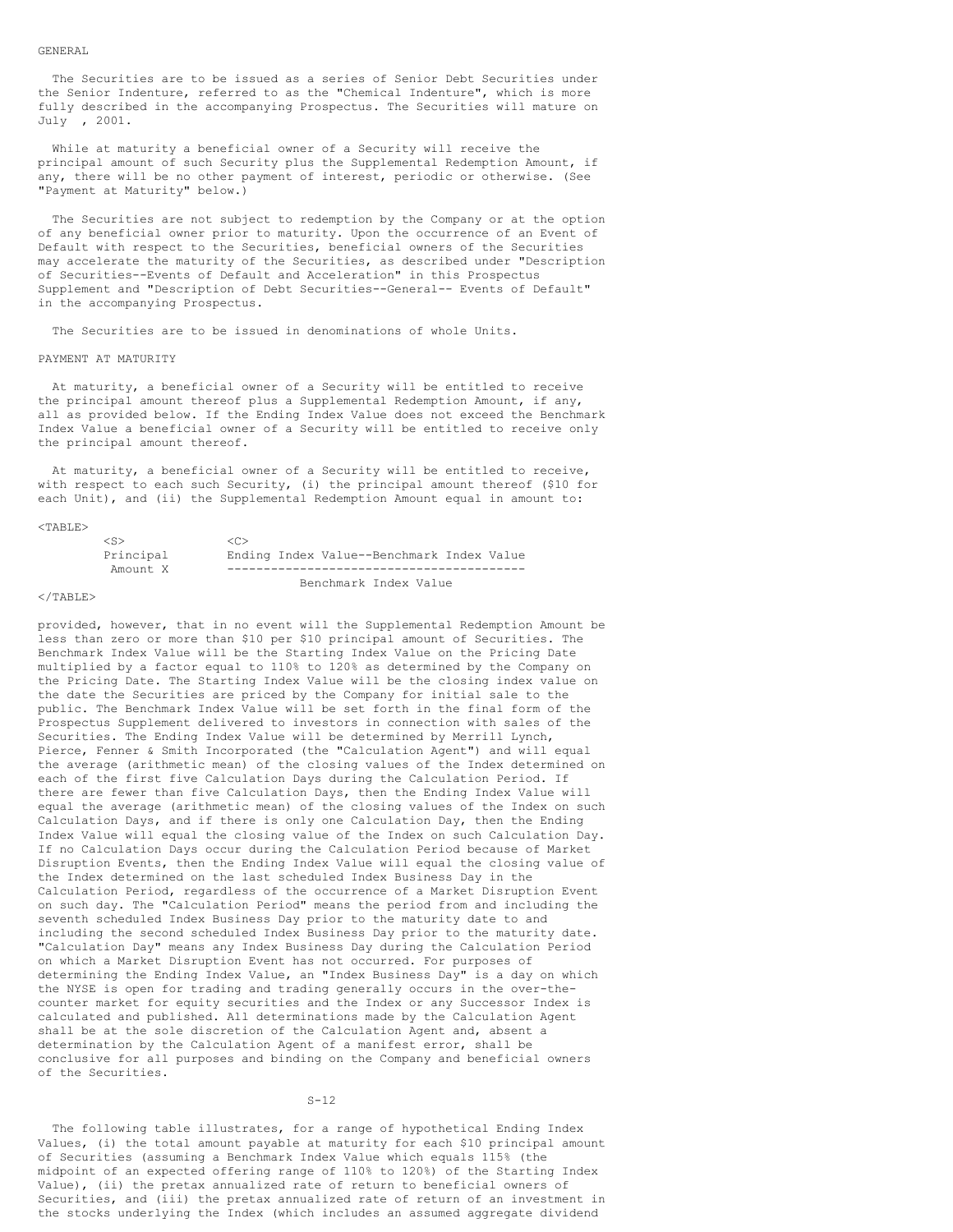$<$ TABLE> <CAPTION>

| HYPOTHETICAL ENDING OVER THE STARTING PAYABLE AT ARETURN ON THE STOCKS UNDERLYING<br>INDEX VALUE |                              | TOTAL               | PRETAX<br>PERCENTAGE CHANGE AMOUNT ANNUALIZED RATE OF RATE OF RETURN OF<br>INDEX VALUE MATURITY(1) SECURITIES(2) THE INDEX(2)(3) | PRETAX ANNUALIZED |
|--------------------------------------------------------------------------------------------------|------------------------------|---------------------|----------------------------------------------------------------------------------------------------------------------------------|-------------------|
| $<$ S $>$                                                                                        | <<                           | $\langle C \rangle$ | $<<$ $>>$                                                                                                                        | < <sub></sub>     |
| 85                                                                                               | $-50\%$ \$10.00              |                     | $0.00\%$                                                                                                                         | $-13.20%$         |
| 102                                                                                              | $-40\%$                      | \$10.00             | $0.00\%$                                                                                                                         | $-9.77%$          |
| 119                                                                                              | $-30\%$ . The set of $-30\%$ | \$10.00             | $0.00\%$                                                                                                                         | $-6.81%$          |
| 136                                                                                              | $-20%$                       | \$10.00             | 0.00%                                                                                                                            | $-4.22%$          |
| 153                                                                                              | $-10\%$ and $-10\%$          | \$10.00             | $0.00\%$                                                                                                                         | $-1.90%$          |
| 170(4)                                                                                           | 이 없는 것이 없어요.                 | \$10.00             | 0.00%                                                                                                                            | 0.20%             |
| 187                                                                                              | 10 <sup>°</sup>              | \$10.00             | 0.00%                                                                                                                            | 2.12%             |
| 204                                                                                              | 20%                          | \$10.43             | $0.84\%$                                                                                                                         | 3.88%             |
| 221                                                                                              | 30%                          | \$11.30             | 2.46%                                                                                                                            | 5.52%             |
| 238                                                                                              | 40%                          | \$12.17             | 3.97%                                                                                                                            | 7.05%             |
| 255                                                                                              | 50%                          | \$13.04             | 5.38%                                                                                                                            | 8.49%             |
| 272                                                                                              | 60%                          | \$13.91             | 6.71%                                                                                                                            | 9.84%             |
| 289                                                                                              | 70 %                         | \$14.78             | 7.97%                                                                                                                            | 11.12%            |
| 306                                                                                              | 80%                          | \$15.65             | $9.16\%$                                                                                                                         | 12.33%            |
| 323                                                                                              | 90왕                          | \$16.52             | 10.30%                                                                                                                           | 13.48%            |
| 340                                                                                              | $100\%$                      | \$17.39             | 11.38%                                                                                                                           | 14.58%            |
| 357                                                                                              | 110%                         | \$18.26             | 12.41%                                                                                                                           | 15.63%            |
| 374                                                                                              | 120%                         | \$19.13             | 13.40%                                                                                                                           | 16.64%            |
| 391                                                                                              | 130%                         | \$20.00             | 14.35%                                                                                                                           | 17.60%            |
| 408                                                                                              | 140%                         | \$20.00             | 14.35%                                                                                                                           | 18.53%            |
| 425                                                                                              | 150%                         | \$20.00             | 14.35%                                                                                                                           | 19.43%            |

 $<$ /TABLE> - --------

- (1) The total amount payable at maturity assumes a Benchmark Index Value which equals 115% (the midpoint of an expected offering range of 110% to 120%) of the Starting Index Value.
- (2) The annualized rates of return specified in the preceding table are calculated on a semiannual bond equivalent basis.
- (3) This rate of return assumes (i) an investment of a fixed amount in the stocks underlying the Index with the allocation of such amount reflecting the relative weights of such stocks in the Index; (ii) a percentage change in the aggregate price of such stocks that equals the percentage change in the Index from the Starting Index Value to the relevant hypothetical Ending Index Value; (iii) a constant dividend yield of 0.20% per annum, paid quarterly from the date of initial delivery of Securities, applied to the value of the Index at the end of each such quarter assuming such value increases or decreases linearly from the Starting Index Value to the applicable hypothetical Ending Index Value; (iv) no transaction fees or expenses; (v) a five year maturity of the Securities from the date of issuance; and (vi) a final Index value equal to the Ending Index Value. The aggregate dividend yield of the stocks underlying the Index as of June 11, 1996 was approximately 0.20%.
- (4) Approximate value of the Index on June 11, 1996.

The above figures are for purposes of illustration only. The actual Supplemental Redemption Amount received by investors and the pretax annualized rate of return resulting therefrom will depend entirely on the actual Ending Index Value determined by the Calculation Agent as provided herein. Historical data regarding the Index is included in this Prospectus Supplement under "The Index--Historical Data on the Index".

### $S-13$

# ADJUSTMENTS TO THE INDEX; MARKET DISRUPTION EVENTS

If at any time the method of calculating the Index, or the value thereof, is changed in any material respect, or if the Index is in any other way modified so that such Index does not, in the opinion of the Calculation Agent, fairly represent the value of the Index had such changes or modifications not been made, then, from and after such time, the Calculation Agent shall, at the close of business in New York, New York, on each date that the closing value with respect to the Ending Index Value is to be calculated, make such adjustments as, in the good faith judgment of the Calculation Agent, may be necessary in order to arrive at a calculation of a value of a stock index comparable to the Index as if such changes or modifications had not been made, and calculate such closing value with reference to the Index, as adjusted. Accordingly, if the method of calculating the Index is modified so that the value of such Index is a fraction or a multiple of what it would have been if it had not been modified (e.g., due to a split in the Index), then the Calculation Agent shall adjust such Index in order to arrive at a value of the Index as if it had not been modified (e.g., as if such split had not occurred).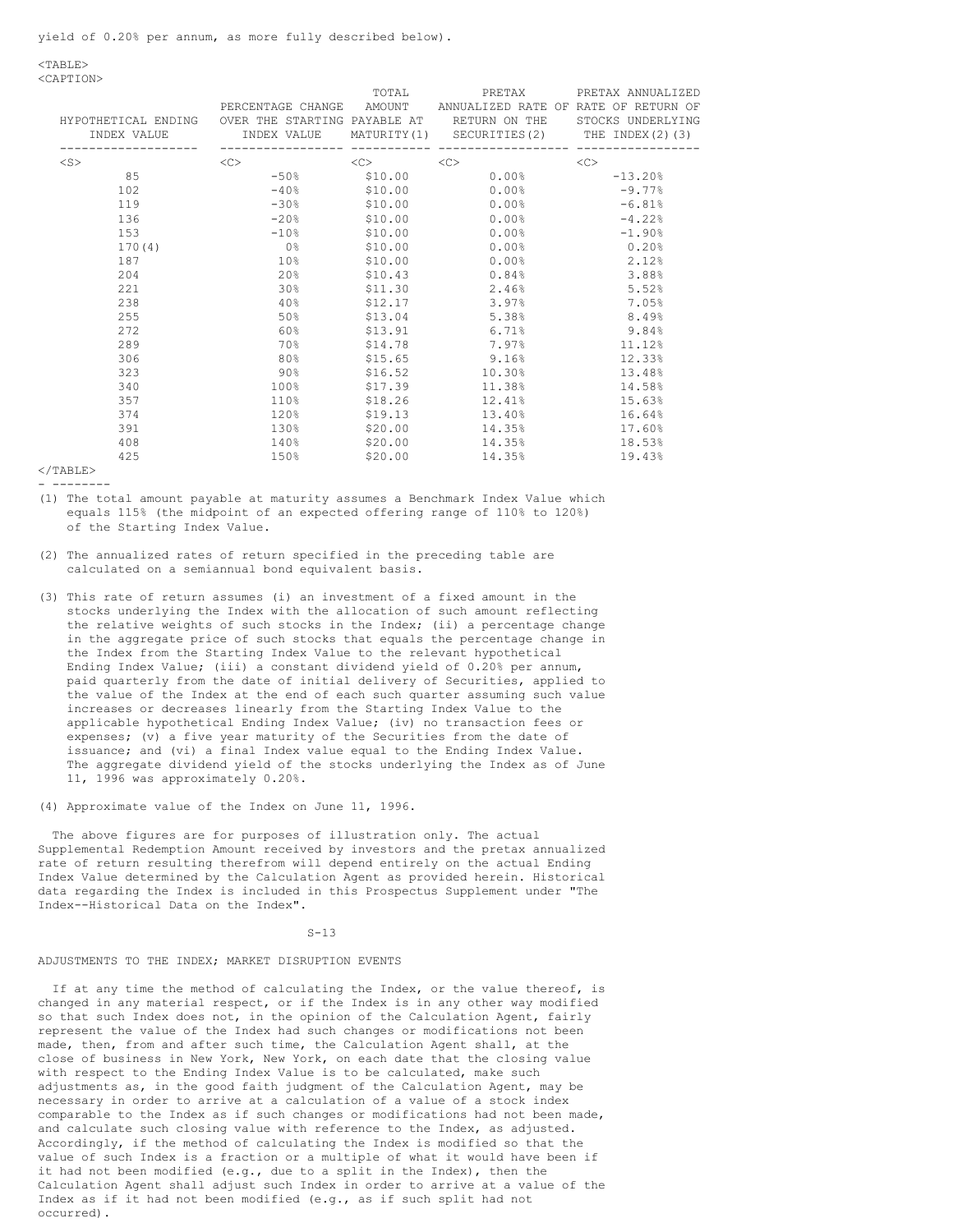"Market Disruption Event" means either of the following events, as determined by the Calculation Agent:

(i) the suspension or material limitation (limitations pursuant to New York Stock Exchange Rule 80A (or any applicable rule or regulation enacted or promulgated by the New York Stock Exchange or any other self regulatory organization or the Securities and Exchange Commission of similar scope as determined by the Calculation Agent) on trading during significant market fluctuations shall be considered "material" for purposes of this definition), in each case, for more than two hours of trading in 5 or more of the securities included in the Index, or

(ii) the suspension or material limitation, in each case, for more than two hours of trading (whether by reason of movements in price otherwise exceeding levels permitted by the relevant exchange or otherwise) in option contracts on the Index which are traded on the Chicago Board Options Exchange, Inc.

For the purposes of this definition, a limitation on the hours in a trading day and/or number of days of trading will not constitute a Market Disruption Event if it results from an announced change in the regular business hours of the relevant exchange.

#### DISCONTINUANCE OF THE INDEX

If the CBOE discontinues publication of the Index and the CBOE or another entity publishes a successor or substitute index that the Calculation Agent determines, in its sole discretion, to be comparable to such Index (any such index being referred to hereinafter as a "Successor Index"), then, upon the Calculation Agent's notification of such determination to the Trustee and the Company, the Calculation Agent will substitute the Successor Index as calculated by the CBOE or such other entity for the Index and calculate the Ending Index Value as described above under "Payment at Maturity". Upon any selection by the Calculation Agent of a Successor Index, the Company shall cause notice thereof to be given to Holders of the Securities.

If the CBOE discontinues publication of the Index and a Successor Index is not selected by the Calculation Agent or is no longer published on any of the Calculation Days, the value to be substituted for the Index for any such Calculation Day used to calculate the Supplemental Redemption Amount at maturity will be a value computed by the Calculation Agent for each Calculation Day in accordance with the procedures last used to calculate the Index prior to any such discontinuance. If a Successor Index is selected or the Calculation Agent calculates a value as a substitute for the Index as described below, such Successor Index or value shall be substituted for the Index for all purposes, including for purposes of determining whether a Market Disruption Event exists.

If the CBOE discontinues publication of the Index prior to the period during which the Supplemental Redemption Amount is to be determined and the Calculation Agent determines that no Successor Index is available at such time, then on each Business Day until the earlier to occur of (i) the determination of the Ending Index Value and (ii) a determination by the Calculation Agent that a Successor Index is available, the Calculation Agent shall determine the value that would be used in computing the Supplemental Redemption Amount as

 $S-14$ 

described in the preceding paragraph as if such day were a Calculation Day. The Calculation Agent will cause notice of each such value to be published not less often than once each month in The Wall Street Journal (or another newspaper of general circulation), and arrange for information with respect to such values to be made available by telephone. Notwithstanding these alternative arrangements, discontinuance of the publication of the Index may adversely affect trading in the Securities.

### EVENTS OF DEFAULT AND ACCELERATION

In case an Event of Default with respect to any Securities shall have occurred and be continuing, the amount payable to a beneficial owner of a Security upon any acceleration permitted by the Securities, with respect to each \$10 principal amount thereof, will be equal to: (i) the initial issue price (\$10), plus (ii) an additional amount of contingent interest calculated as though the date of early repayment were the maturity date of the Securities. See "Description of Securities--Payment at Maturity" in this Prospectus Supplement. If a bankruptcy proceeding is commenced in respect of the Company, the claim of the beneficial owner of a Security may be limited, under Section 502(b)(2) of Title 11 of the United States Code, to the principal amount of the Security plus an additional amount of contingent interest calculated as though the date of the commencement of the proceeding were the maturity date of the Securities.

In case of default in payment at the maturity date of the Securities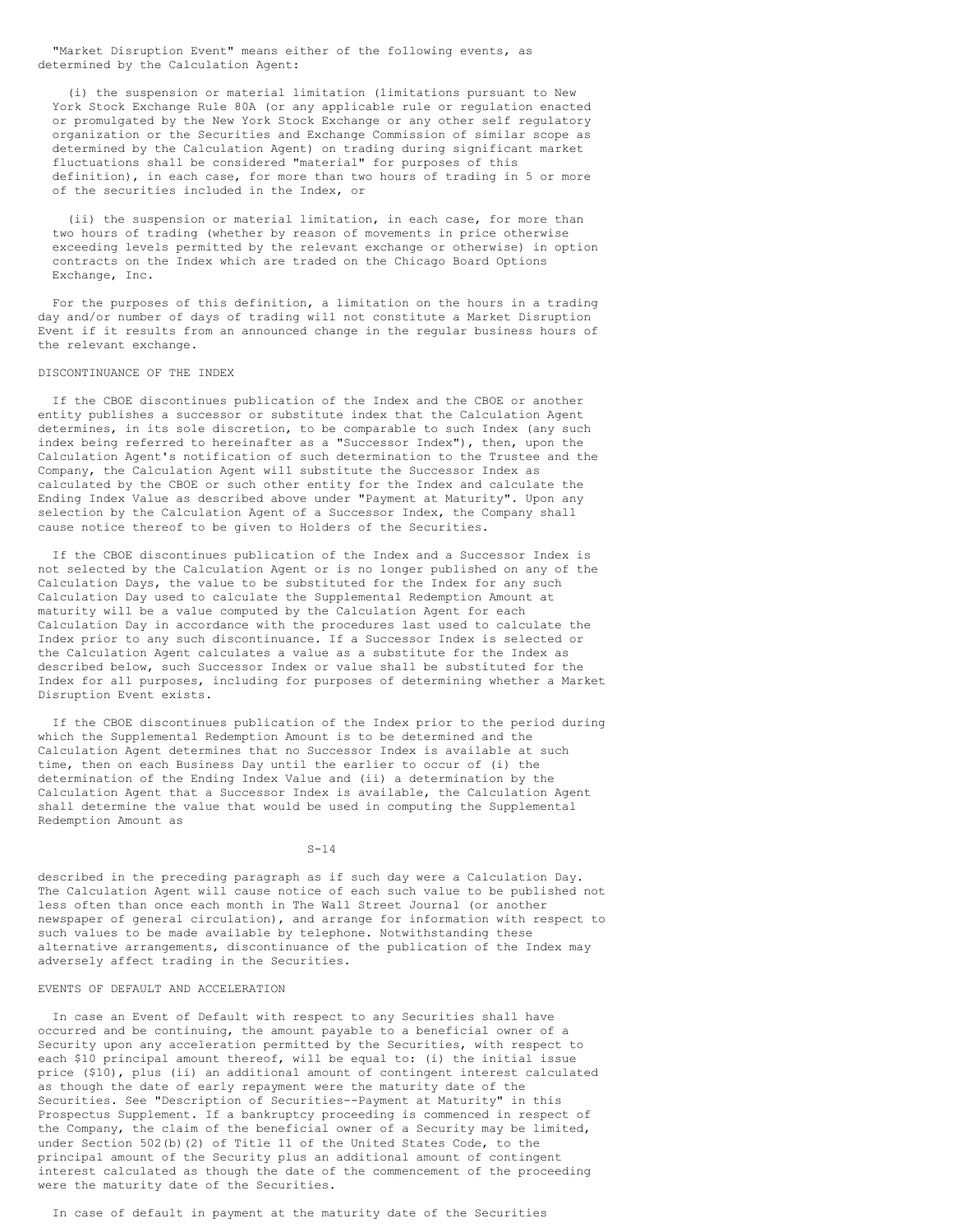(whether at their stated maturity or upon acceleration), from and after the maturity date the Securities shall bear interest, payable upon demand of the beneficial owners thereof, at the rate of % per annum (to the extent that payment of such interest shall be legally enforceable) on the unpaid amount due and payable on such date in accordance with the terms of the Securities to the date payment of such amount has been made or duly provided for.

## DEPOSITORY

Upon issuance, all Securities will be represented by one or more fully registered global securities (the "Global Securities"). Each such Global Security will be deposited with, or on behalf of, The Depository Trust Company ("DTC"), as Depository, registered in the name of DTC or a nominee thereof. Unless and until it is exchanged in whole or in part for Securities in definitive form, no Global Security may be transferred except as a whole by the Depository to a nominee of such Depository or by a nominee of such Depository to such Depository or another nominee of such Depository or by such Depository or any such nominee to a successor of such Depository or a nominee of such successor.

DTC has advised the Company as follows: DTC is a limited-purpose trust company organized under the Banking Law of the State of New York, a member of the Federal Reserve System, a "clearing corporation" within the meaning of the New York Uniform Commercial Code, and a "clearing agency" registered pursuant to the provisions of Section 17A of the Securities Exchange Act of 1934, as amended. DTC was created to hold securities of its participants ("Participants") and to facilitate the clearance and settlement of securities transactions among its Participants in such securities through electronic book-entry changes in accounts of the Participants, thereby eliminating the need for physical movement of securities certificates. DTC's Participants include securities brokers and dealers, banks, trust companies, clearing corporations, and certain other organizations.

DTC is owned by a number of Participants and by the New York Stock Exchange, Inc., the American Stock Exchange, Inc. and the National Association of Securities Dealers, Inc. Access to the DTC book-entry system is also available to others, such as banks, brokers, dealers and trust companies that clear through or maintain a custodial relationship with a Participant, either directly or indirectly ("Indirect Participants").

Purchases of Securities must be made by or through Participants, which will receive a credit on the records of DTC. The ownership interest of each actual purchaser of each Security ("Beneficial Owner") is in turn to be recorded on the Participants' or Indirect Participants' records. Beneficial Owners will not receive written confirmation from DTC of their purchase, but Beneficial Owners are expected to receive written confirmations

 $S-15$ 

providing details of the transaction, as well as periodic statements of their holdings, from the Participant or Indirect Participant through which the Beneficial Owner entered into the transaction. Ownership of beneficial interests in such Global Security will be shown on, and the transfer of such ownership interests will be effected only through, records maintained by DTC (with respect to interests of Participants) and on the records of Participants (with respect to interests of persons held through Participants). The laws of some states may require that certain purchasers of securities take physical delivery of such securities in definitive form. Such limits and such laws may impair the ability to own, transfer or pledge beneficial interests in Global Securities.

So long as DTC, or its nominee, is the registered owner of a Global Security, DTC or its nominee, as the case may be, will be considered the sole owner or Holder of the Securities represented by such Global Security for all purposes under the Chemical Indenture. Except as provided below, Beneficial Owners in a Global Security will not be entitled to have the Securities represented by such Global Securities registered in their names, will not receive or be entitled to receive physical delivery of the Securities in definitive form and will not be considered the owners or Holders thereof under the Chemical Indenture, including for purposes of receiving any reports delivered by the Company or the Trustee pursuant to the Chemical Indenture. Accordingly, each Person owning a beneficial interest in a Global Security must rely on the procedures of DTC and, if such Person is not a Participant, on the procedures of the Participant through which such Person owns its interest, to exercise any rights of a Holder under the Chemical Indenture. The Company understands that under existing industry practices, in the event that the Company requests any action of Holders or that an owner of a beneficial interest in such a Global Security desires to give or take any action which a Holder is entitled to give or take under the Chemical Indenture, DTC would authorize the Participants holding the relevant beneficial interests to give or take such action, and such Participants would authorize Beneficial Owners owning through such Participants to give or take such action or would otherwise act upon the instructions of Beneficial Owners. Conveyance of notices and other communications by DTC to Participants, by Participants to Indirect Participants, and by Participants and Indirect Participants to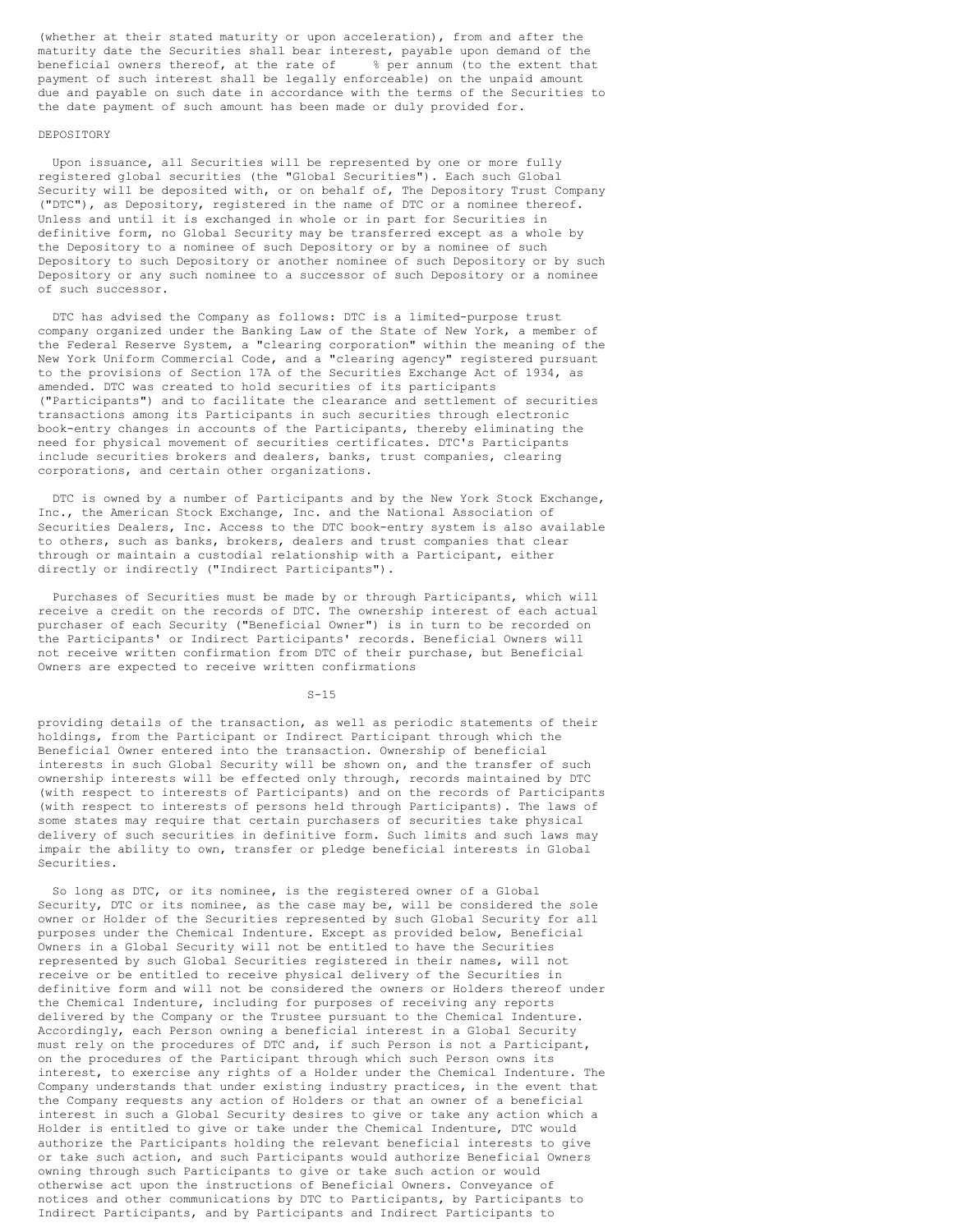Beneficial Owners will be governed by arrangements among them, subject to any statutory or regulatory requirements as may be in effect from time to time.

Payment of the principal of, and any Supplemental Redemption Amount with respect to, Securities registered in the name of DTC or its nominee will be made to DTC or its nominee, as the case may be, as the Holder of the Global Securities representing such Securities. None of the Company, the Trustee or any other agent of the Company or agent of the Trustee will have any responsibility or liability for any aspect of the records relating to or payments made on account of beneficial ownership interests or for supervising or reviewing any records relating to such beneficial ownership interests. The Company expects that DTC, upon receipt of any payment of principal or any Supplemental Redemption Amount in respect of a Global Security, will credit the accounts of the Participants with payment in amounts proportionate to their respective holdings in principal amount of beneficial interest in such Global Security as shown on the records of DTC. The Company also expects that payments by Participants to Beneficial Owners will be governed by standing customer instructions and customary practices, as is now the case with securities held for the accounts of customers in bearer form or registered in "street name", and will be the responsibility of such Participants.

If (x) any Depository is at any time unwilling or unable to continue as Depository and a successor depository is not appointed by the Company within 60 days, (y) the Company executes and delivers to the Trustee a Company Order to the effect that the Global Securities shall be exchangeable or (z) an Event of Default has occurred and is continuing with respect to the Securities, the Global Securities will be exchangeable for Securities in definitive form of like tenor and of an equal aggregate principal amount, in denominations of \$10 and integral multiples thereof. Such definitive Securities shall be registered in such name or names as the Depository shall instruct the Trustee. It is expected that such instructions may be based upon directions received by the Depository from Participants with respect to ownership of beneficial interests in such Global Securities.

## SAME-DAY SETTLEMENT AND PAYMENT

Settlement for the Securities will be made by the Underwriter in immediately available funds. All payments of principal and the Supplemental Redemption Amount, if any, will be made by the Company in immediately available funds so long as the Securities are maintained in book-entry form.

 $S-16$ 

### THE INDEX

## THE INDEX

Unless otherwise stated, all information herein on the Index is derived from the CBOE or other publicly available sources. Such information reflects the policies of the CBOE as stated in such sources and such policies are subject to change by the CBOE.

The Index is a price-weighted stock index designed, developed, maintained and operated by, and is a service mark of, the CBOE. The Index is designed to provide an indication of the composite price performance of the common stocks of companies involved in the U.S. high technology industry segment (i.e., companies involved in the design and manufacture of high technology components and systems). The Index consists of the stocks of 30 issuers involved in various aspects of the high technology industry segment, including: computer services, telecommunications equipment, server software and hardware, design software, PC software and hardware, networking, peripherals, and semiconductors. (See the table below for a list of the stocks underlying the Index as of June 11, 1996.) The CBOE selects companies for inclusion in the Index with the aim of representing the spectrum of companies that develop components and systems that define high technology. Relevant criteria employed by the CBOE include the viability of the particular company, the extent to which that company represents the high technology sector, the extent to which the market price of that company's common stock is generally responsive to changes in the affairs of the technology sector and the market value and trading activity of the common stock of that company. As of June 11, 1996, the 30 companies included in the Index were divided into five main individual groups. These individual groups comprised the following (with the number of companies currently included in each group indicated in parentheses): Computer Hardware (8), Computer Software (6), Computer Systems & Services (6), Telecommunications (5) and Semiconductors (5). The CBOE may from time to time, in its sole discretion, add companies to, or delete companies from, the Index to achieve the objectives stated above. The Index has a base date of January 3, 1995.

The common stocks comprising the Index are currently listed either on the New York Stock Exchange or traded through Nasdaq. As of June 11, 1996, the 30 companies included in the Index had an aggregate market value \$454.4 billion, with an average capitalization of \$15.1 billion. The Index components ranged in size from \$72.5 billion to \$1.2 billion, with a median capitalization of \$5.2 billion. All of the stocks are currently the subject of listed options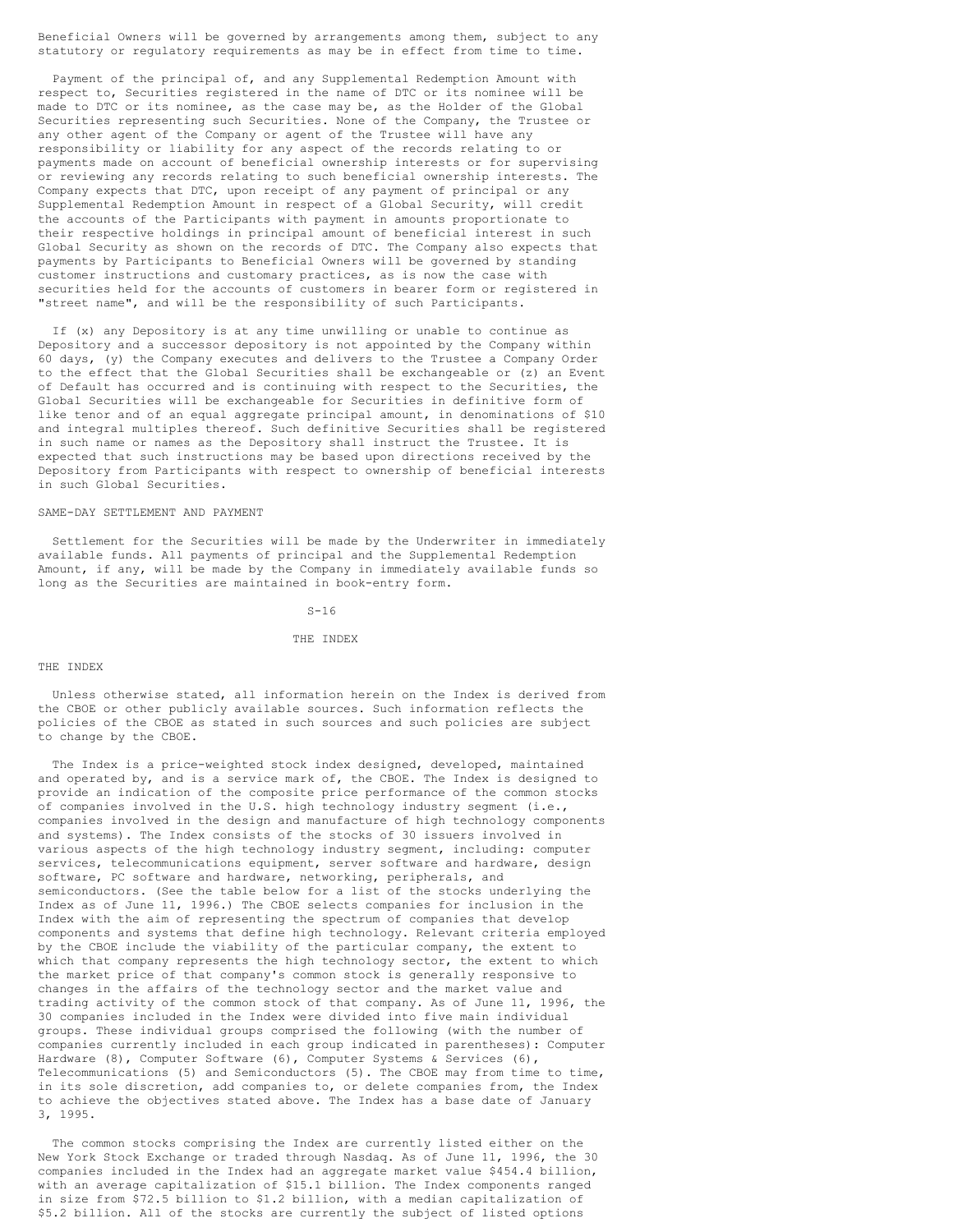### trading in the U.S.

The average monthly trading volumes per Index component over the six month period ending May 31, 1996 ranged from a low of 5.5 million shares to a high of 203.5 million shares. As of June 11, 1996, the largest stock in the Index, by value, accounted for 8.05% of the Index, while the smallest represented 0.93% of the Index. Also on that date, the top five stocks in the Index accounted for 31.90% of the Index by value.

The Index satisfies the CBOE's generic maintenance standards for options on narrow-based stock indexes.

## COMPUTATION OF THE INDEX

The Index is a price-weighted index (i.e., the weight in the Index of a stock underlying the Index (an "Underlying Stock") is based on its price per share rather than the total market capitalization of the issuer of such stock) and reflects changes in the prices of the Underlying Stocks relative to the index base date, January 3, 1995, when the Index equaled 100.00. Specifically, the Index value is calculated by (i) totaling the prices of a single share of each of the Underlying Stocks (the "Market Price Aggregate"), and (ii) dividing the Market Price Aggregate by the Index Divisor. The Index Divisor was originally chosen to result in an Index value of 100 on January 3, 1995, and is subject to periodic adjustments as set forth below. The stock prices used to calculate the Index are those reported by a primary market for the Underlying Stocks.

The CBOE adjusts the foregoing Index Divisor to negate the effects of changes in the price of an Underlying Stock that are determined by the CBOE to be arbitrary and not due to market fluctuations. Such adjustments may result from stock splits, certain consolidations and acquisitions, the grant to shareholders of the right to

 $S-17$ 

purchase other securities of the issuer (e.g., spinoffs and rights issuances). The CBOE may also adjust the Index Divisor because of the substitution of an Underlying Security. In all such cases, the CBOE first recalculates the Market Price Aggregate and then determines a new Index Divisor based on the following formula:

| $<$ TABLE $>$ |             |                      |                                      |                                  |                               |
|---------------|-------------|----------------------|--------------------------------------|----------------------------------|-------------------------------|
|               | Old Divisor | < <sub><br/>X.</sub> | <( '.><br>New Market Price Aggregate | < <sub><br/><math>=</math></sub> | < <sub><br/>New Divisor</sub> |
|               |             |                      | Old Market Price Aggregate           |                                  |                               |

#### $\langle$ /TABLE>

The Index will be maintained by the CBOE. The Index is reviewed on approximately a monthly basis by the CBOE staff. The CBOE may change the composition of the Index at any time to reflect changes affecting the components of the Index or the technology industry generally. If it becomes necessary to remove a stock from the Index (for example, because of a takeover or merger), the CBOE will only add a stock having characteristics that will permit the Index to remain within the maintenance criteria specified in CBOE Rules and within the applicable rules of the Securities and Exchange Commission. These maintenance criteria currently provide, among other things, that each component security must have (1) a market capitalization of a least \$75 million, except that securities accounting for the bottom 10% of the weight of the Index may have market capitalizations of at least \$50 million, and (2) trading volume of at least 500,000 shares in each of the last six months, except that securities accounting for the bottom 10% of the weight of the Index may have trading volumes of at least 400,000 shares in each of the last six months. Additionally, as of the first trading day of each January and July, no single security may account for over 25% of the weight of the Index and no five securities may account for over 50% of the weight of the Index. Furthermore, each component security must be a reported security as defined in Rule 11Aa3-1 of the Securities Exchange Act of 1934, as amended. Finally, at least 90% of the weight of the Index and 80% of the number of components in the Index must be eligible for standardized options trading pursuant to CBOE Rules or, if currently listed for options trading, must meet the applicable maintenance standards specified in CBOE Rules. The CBOE will also take into account the capitalizations, liquidity, volatility, and name recognition of any proposed replacement stock.

Absent prior approval of the Securities and Exchange Commission, the CBOE will not increase to more than 40, or decrease to fewer than 20, the number of stocks in the Index. Additionally, the CBOE will not make any change in the composition of the Index that would cause fewer than 90% of the stocks by weight, or fewer than 80% of the total number of stocks in the index, to qualify as stocks eligible for equity options trading under CBOE rules.

The CBOE is under no obligation to continue the calculation and dissemination of the Index and the method by which the Index is calculated and the name "CBOE Technology Index" may be changed at the discretion of the CBOE.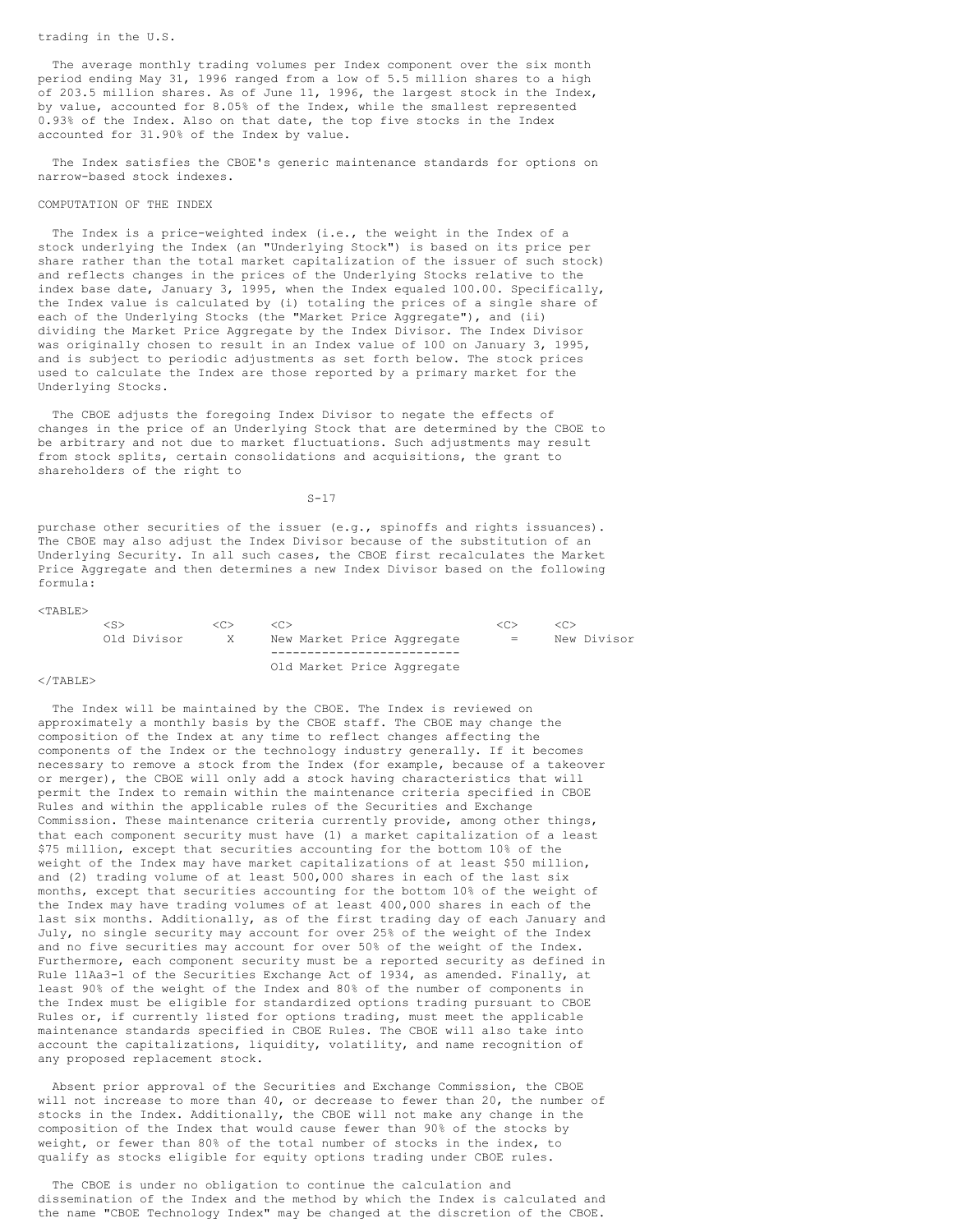The Securities are not sponsored, endorsed, sold or promoted by the CBOE. No inference should be drawn from the information contained in this Prospectus Supplement that the CBOE makes any representation or warranty, implied or express, to the Company, the beneficial owners of Securities or any member of the public regarding the advisability of investing in securities generally or in the Securities in particular or the ability of the Index to track general stock market performance. The CBOE has no obligation to take the needs of the Company or the beneficial owners of Securities into consideration in determining, composing or calculating the Index. The CBOE is not responsible for, and has not participated in the determination of the timing of prices for or quantities of, the Securities to be issued or in the determination or calculation of the equation by which the Supplemental Redemption Amount is determined. The CBOE has no obligation or liability in connection with the administration, marketing or trading of the Securities.

The use of and reference to the Index in connection with the Securities have been consented to by the CBOE.

Except with respect to the responsibility of the Calculation Agent to make certain calculations under certain circumstances as described herein, none of the Company, the Trustee, the Calculation Agent or the Underwriter has undertaken independent diligence of the calculation, maintenance or publication of the Index or any Successor Index. The CBOE disclaims all responsibility for any inaccuracies in the data on which the Index is

 $S-18$ 

based and any mistakes or errors or omissions in the calculation or dissemination of the Index and for the manner in which the Index is used in determining the Supplemental Redemption Amount, if any.

The following table presents the net value for each of the component stocks in the Index as of June 11, 1996 relative to the overall value of the Index.  $<$ TABLE $>$ <CAPTION>

|        | COMPANY NAME<br>____________      | <b>TNDEX</b><br>WEIGHT*<br>$- - - - - - -$ |
|--------|-----------------------------------|--------------------------------------------|
| $<$ S> |                                   | $\langle C \rangle$                        |
|        |                                   |                                            |
|        |                                   | 2.40%                                      |
|        |                                   | 3.03%                                      |
|        |                                   | 3.46%                                      |
|        |                                   | 1.10%                                      |
|        |                                   | 1.75%                                      |
|        | COMPUTER ASSOCIATES INTERNATIONAL | 4.50%                                      |
|        |                                   | 3.18%                                      |
|        |                                   | 3.19%                                      |
|        |                                   | 1.27%                                      |
|        |                                   | 4.57%                                      |
|        |                                   | 5.07%                                      |
|        |                                   | 3.75%                                      |
|        |                                   | 3.15%                                      |
|        |                                   | 1.89%                                      |
|        |                                   | 7.02%                                      |
|        |                                   | 6.80%                                      |
|        |                                   | 4.96%                                      |
|        |                                   | 4.27%                                      |
|        |                                   | 8.05%                                      |
|        |                                   | 1.98%                                      |
|        |                                   | 0.93%                                      |
|        |                                   | 2.23%                                      |
|        |                                   | 2.40%                                      |
|        |                                   | 3.15%                                      |
|        |                                   | 3.31%                                      |
|        |                                   | 1.75%                                      |
|        |                                   | 2.93%                                      |
|        |                                   | 4.12%                                      |
|        |                                   | 2.19%                                      |

 $<$ /TABLE> --------

> \* The sum of Index Weight percentages may be less than 100% due to rounding.

## HISTORICAL DATA ON THE INDEX

The following table sets forth the level of the Index at the end of each month, in the period from January 1994 through May 1996. All historical data presented in the following table relating to periods before August 8, 1995 (the date the CBOE commenced the daily calculation and public dissemination of the Index) were calculated by the CBOE and are presented as if the Index had existed during such periods, based on the stocks underlying the Index as of August 8, 1995, and such closing levels have been calculated hypothetically on the same basis that the Index is calculated. All historical data presented in the following table relating to periods after August 8, 1995 are based on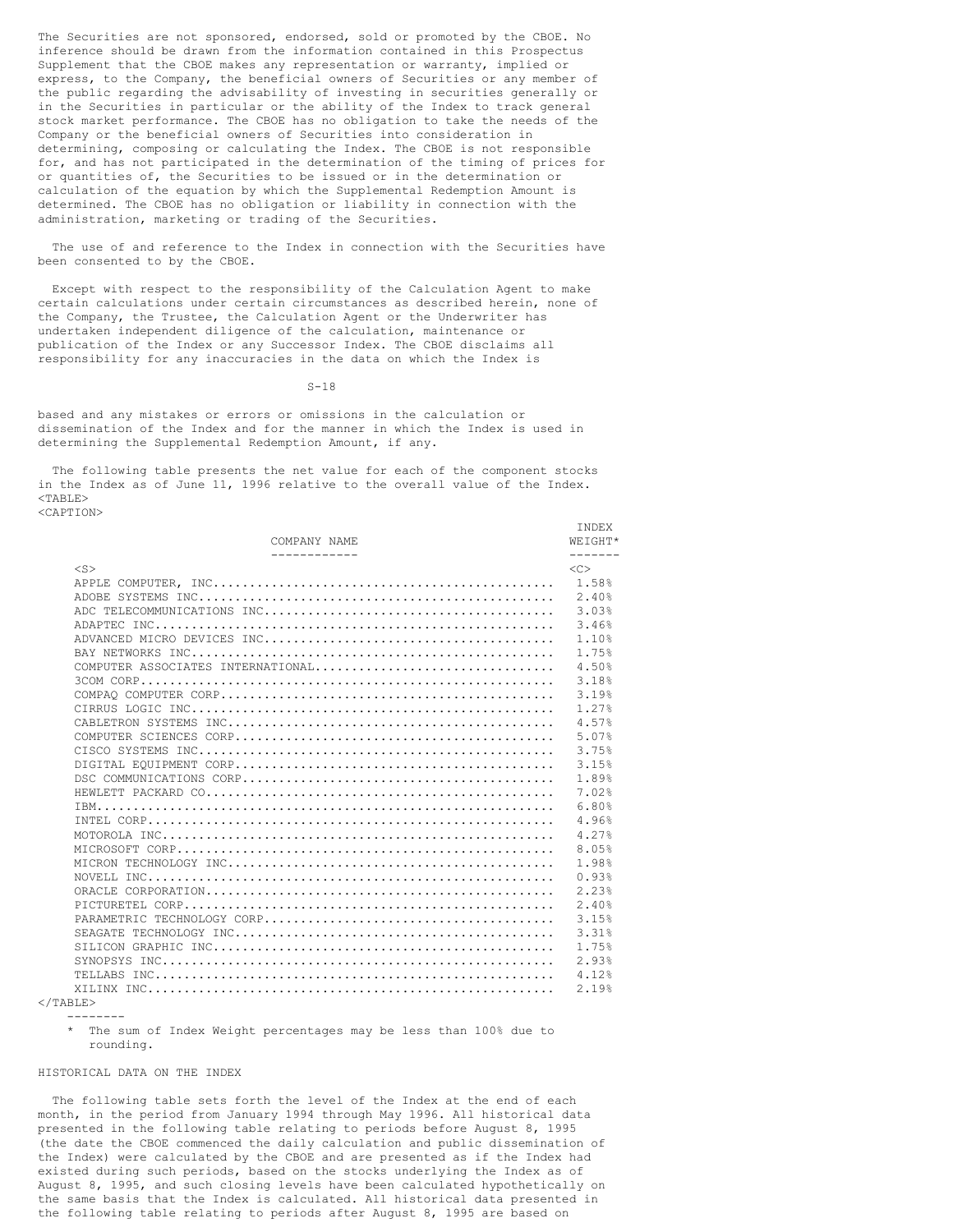actual data from the Index. These historical data on the Index are not necessarily indicative of the future performance of the Index or what the value of the Securities may be. Any historical upward or downward trend in the level of the Index during any period set forth below is not any

### $S-19$

indication that the Index is more or less likely to increase or decrease at any time during the term of the Securities.

| $<$ TABLE>                                                                                                                |                                   |
|---------------------------------------------------------------------------------------------------------------------------|-----------------------------------|
| <caption></caption>                                                                                                       |                                   |
|                                                                                                                           | MONTH-END                         |
|                                                                                                                           | CLOSING LEVEL                     |
| $<$ S $>$                                                                                                                 | ----------<br>$\langle C \rangle$ |
| 1994:                                                                                                                     |                                   |
|                                                                                                                           | 86.05                             |
|                                                                                                                           |                                   |
|                                                                                                                           | 88.43                             |
|                                                                                                                           | 83.53                             |
|                                                                                                                           | 83.59                             |
|                                                                                                                           | 82.37                             |
|                                                                                                                           | 77.10                             |
|                                                                                                                           | 81.32                             |
|                                                                                                                           | 89.25                             |
|                                                                                                                           | 90.24                             |
|                                                                                                                           | 100.28                            |
|                                                                                                                           | 97.91                             |
|                                                                                                                           | 101.72                            |
| 1995:                                                                                                                     |                                   |
|                                                                                                                           | 100.61                            |
|                                                                                                                           | 108.94                            |
|                                                                                                                           | 116.44                            |
|                                                                                                                           | 128.63                            |
|                                                                                                                           | 131.72                            |
|                                                                                                                           | 146.45                            |
|                                                                                                                           | 159.28                            |
|                                                                                                                           | 160.25                            |
|                                                                                                                           | 162.29                            |
|                                                                                                                           | 168.95                            |
|                                                                                                                           |                                   |
| $\texttt{November} \dots \dots \dots \dots \dots \dots \dots \dots \dots \dots \dots \dots \dots \dots \dots \dots \dots$ | 168.28                            |
|                                                                                                                           | 156.53                            |
| 1996:                                                                                                                     |                                   |
|                                                                                                                           | 159.75                            |
|                                                                                                                           | 167.66                            |
|                                                                                                                           | 154.17                            |
|                                                                                                                           | 171.41                            |
|                                                                                                                           | 175.15                            |
| $\langle$ /TABLE>                                                                                                         |                                   |

## $S - 20$

The following graph sets forth the historical performance of the Index at the end of each month from January 1994 through May 1996. Past movements of the Index are not necessarily indicative of the future Index values. On June 11, 1996 the closing level of the Index was 169.83.

[The Graph sets forth historical month-end closing levels of the Index from January 1994 through May 1996, with the vertical axis specifying the month-end closing level of the Index in a range from 0 to 200 in increments of 20 and the horizontal axis specifying the time period in increments of three months from January 1994 to May 1996.]

Source: Prepared by the Company from data obtained from the CBOE.

## $S - 21$

## CERTAIN UNITED STATES FEDERAL INCOME TAX CONSIDERATIONS

Set forth in full below is the opinion of Brown & Wood, counsel to the Company, as to certain United States Federal income tax consequences of the purchase, ownership and disposition of the Securities. Such opinion is based upon laws, regulations, rulings and decisions now in effect (or, in the case of certain regulations, in final form but not yet effective), all of which are subject to change (including retroactive changes in effective dates) or possible differing interpretations. The discussion below deals only with Securities held as capital assets and does not purport to deal with persons in special tax situations, such as financial institutions, insurance companies, regulated investment companies, dealers in securities or currencies, taxexempt entities, or persons holding Securities as a hedge against currency risks or as a position in a "straddle" for tax purposes. It also does not deal with holders other than original purchasers (except where otherwise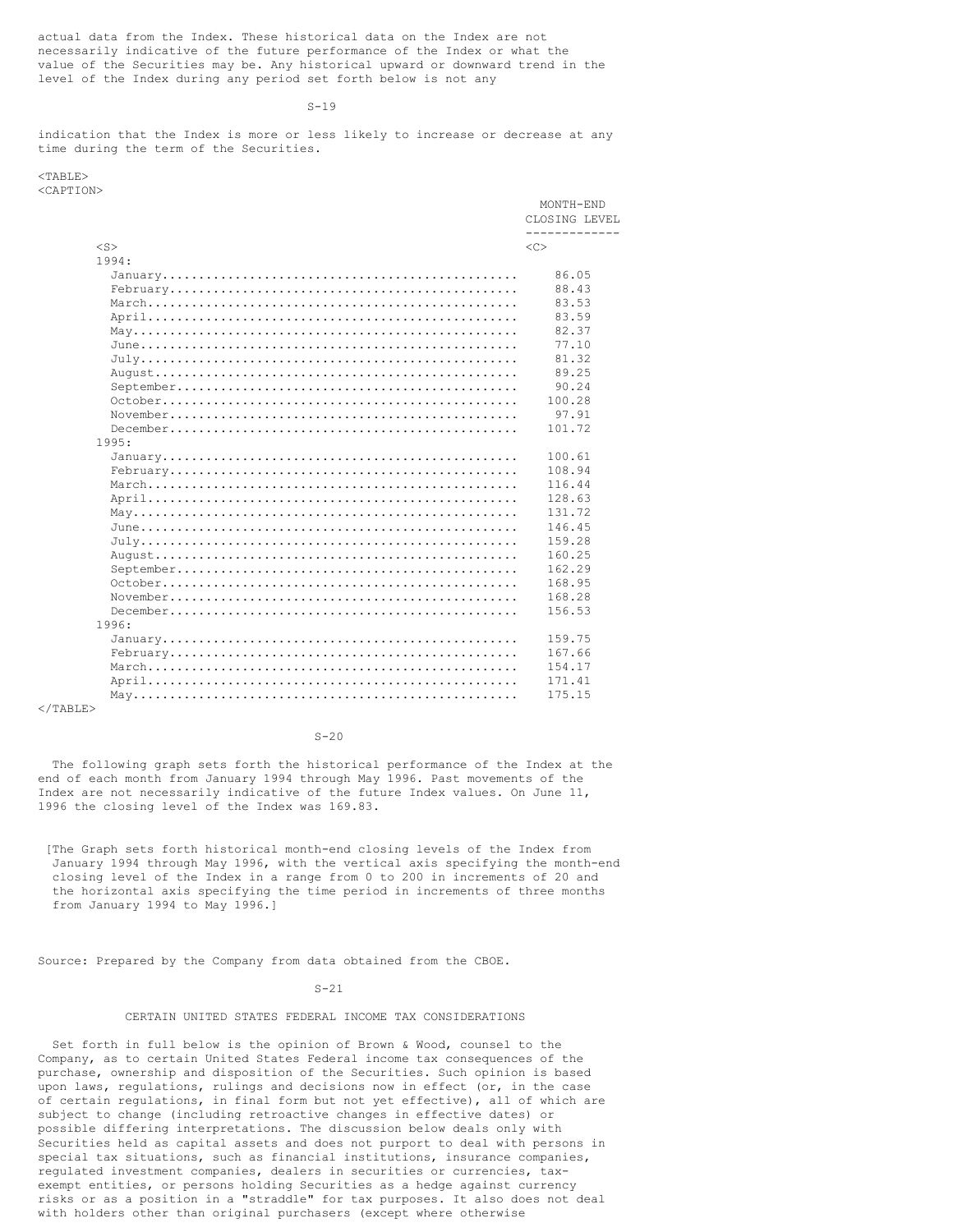specifically noted herein). The following discussion also assumes that the issue price of the Securities, as determined for United States Federal income tax purposes, equals the principal amount thereof. Persons considering the purchase of the Securities should consult their own tax advisors concerning the application of the United Stated Federal income tax laws to their particular situations as well as any consequences of the purchase, ownership and disposition of the Securities arising under the laws of any other taxing jurisdiction.

As used herein, the term "U.S. Holder" means a beneficial owner of a Security that is for United States Federal income tax purposes (i) a citizen or resident of the United States, (ii) a corporation, partnership or other entity created or organized in or under the laws of the United States or of any political subdivision thereof, (iii) an estate or trust the income of which is subject to United States Federal income taxation regardless of its source or (iv) any other person whose income or gain in respect of a Security is effectively connected with the conduct of a United States trade or business. As used herein, the term "non-U.S. Holder" means a beneficial owner of a Security that is not a U.S. Holder.

## GENERAL

There are no statutory provisions, regulations (except possibly the Final Regulations as described below), published rulings or judicial decisions addressing or involving the characterization, for United States Federal income tax purposes, of the Securities or securities with terms substantially the same as the Securities. However, although the matter is not free from doubt, under current law, each Security should be treated as a debt instrument of the Company for United States Federal income tax purposes. The Company currently intends to treat each Security as a debt instrument of the Company for United States Federal income tax purposes and, where required, intends to file information returns with the Internal Revenue Service ("IRS") in accordance with such treatment, in the absence of any change or clarification in the law, by regulation or otherwise, requiring a different characterization of the Securities. Prospective investors in the Securities should be aware, however, that the IRS is not bound by the Company's characterization of the Securities as indebtedness and the IRS could possibly take a different position as to the proper characterization of the Securities for United States Federal income tax purposes. The following discussion of the principal United States Federal income tax consequences of the purchase, ownership and disposition of the Securities is based upon the assumption that each Security will be treated as a debt instrument of the Company for United States Federal income tax purposes. If the Securities are not in fact treated as debt instruments of the Company for United States Federal income tax purposes, then the United States Federal income tax treatment of the purchase, ownership and disposition of the Securities could differ from the treatment discussed below with the result that the timing and character of income, gain or loss recognized in respect of a Security could differ from the timing and character of income, gain or loss recognized in respect of a Security had the Securities in fact been treated as debt instruments of the Company for United States Federal income tax purposes.

## U.S. HOLDERS

Under general principles of current United States Federal income tax law, payments of interest on a debt instrument generally will be taxable to a U.S. Holder as ordinary interest income at the time such payments are accrued or are received (in accordance with the U.S. Holder's regular method of tax accounting). Under these

### $S-22$

principles, the amount payable at maturity with respect to a Security in excess of the principal amount thereof (i.e., the Supplemental Redemption Amount), if any, would be treated as contingent interest and generally would be includible in income by a U.S. Holder as ordinary interest on the date the Supplemental Redemption Amount is accrued (i.e., generally when the Supplemental Redemption Amount becomes fixed in amount and becomes unconditionally payable) or when such amount is received (in accordance with the U.S. Holder's regular method of tax accounting). In addition, if the amount payable at maturity with respect to a Security exceeds the principal amount thereof, then such Security would be treated as having been retired at maturity in exchange for an amount equal to the principal amount thereof.

Upon the sale, exchange or retirement of a Security, a U.S. Holder generally would recognize taxable gain or loss in an amount equal to the difference, if any, between the amount realized on the sale, exchange or retirement and such U.S. Holder's adjusted tax basis in the Security. A U.S. Holder's adjusted tax basis in a Security generally will equal such U.S. Holder's initial investment in the Security. Such gain or loss generally should be capital gain or loss and should be long-term capital gain or loss if the Security has been held by the U.S. Holder for more than one year (subject to the market discount rules, as discussed below). It is possible, however, that the IRS could assert that any amounts realized upon the sale or exchange of a Security prior to its maturity in excess of the principal amount thereof constitutes ordinary interest income (subject to the bond premium rules, as discussed below).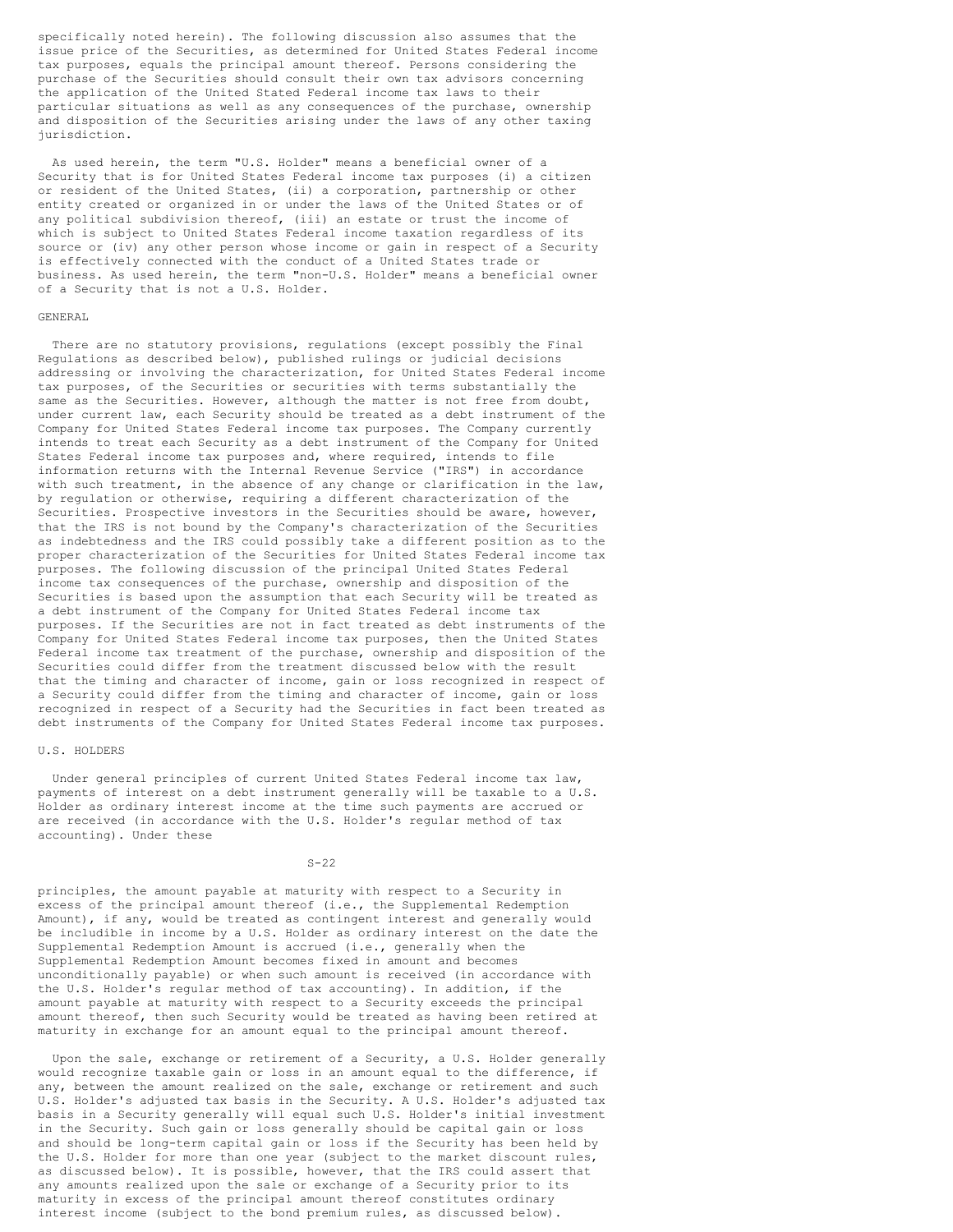Nonetheless, although the matter is not free from doubt, under current law, any gain realized upon the sale or exchange of a Security prior to its maturity should be treated entirely as capital gain (subject to the market discount rules, as discussed below).

Prospective investors in the Securities should be aware that on June 11, 1996, the Treasury Department issued final regulations (the "Final Regulations") concerning the proper United States Federal income tax treatment of contingent payment debt instruments such as the Securities. The Final Regulations, however, only apply to debt instruments issued on or after August 13, 1996. Accordingly, the Final Regulations will not apply to the Securities. In general, the Final Regulations would cause the timing and character of income, gain or loss reported on a contingent payment debt instrument to substantially differ from the timing and character of income, gain or loss reported on a contingent payment debt instrument under general principles of current United States Federal income tax law (as described above). Specifically, the Final Regulations generally require a U.S. Holder of such an instrument to include future contingent interest payments in income as such interest accrues based upon a projected payment schedule. Moreover, in general, under the Final Regulations, any gain recognized by a U.S. Holder on the sale, exchange, or retirement of a contingent payment debt instrument will be treated as ordinary income and a portion of any loss realized could be treated as ordinary loss as opposed to capital loss (depending upon the circumstances). The Final Regulations provide no definitive guidance as to whether or not an instrument is properly characterized as a debt instrument for United States Federal income tax purposes. Prospective investors in the Securities are urged to consult their own tax advisers concerning the effect, if any, of the Final Regulations on their investment in the Securities.

The Company, where required, currently intends to file information returns with the IRS treating each Security as a debt instrument of the Company for United States Federal income tax purposes (as discussed above) and reporting contingent interest on, if any, and gross proceeds received upon the sale, exchange or retirement of each Security in accordance with general principles of current United States Federal income tax law (as described above), in the absence of any change or clarification in the law, by regulation or otherwise requiring a different treatment of the Securities.

# MARKET DISCOUNT AND PREMIUM

If a U.S. Holder purchases a Security for an amount that is less than the Security's issue price (i.e., the Security's stated principal amount), the amount of the difference will be treated as "market discount," unless such difference is less than a specified de minimis amount (generally 1/4 of 1% of the Security's stated redemption price at maturity (as defined below) multiplied by the number of complete years to maturity from the date the U.S. Holder purchased such Security).

#### $S-23$

Under the market discount rules, a U.S. Holder will be required to treat any gain realized on the sale, exchange, retirement or other disposition of a Security as ordinary income to the extent of the lesser of (i) the amount of such realized gain or (ii) the market discount which has not previously been included in income and is treated as having accrued on such Security at the time of such disposition. Market discount will be considered to accrue ratably during the period from the date of acquisition to the Security's maturity, unless the U.S. Holder elects to accrue market discount on the basis of semiannual compounding.

A U.S. Holder may be required to defer the deduction of all or a portion of the interest paid or accrued on any indebtedness incurred or maintained to purchase or carry a Security with market discount until the Security's maturity or certain earlier dispositions of the Security, because a current deduction is only allowed to the extent the interest expense exceeds an allocable portion of market discount. A U.S. Holder may elect to include market discount in income currently as it accrues (on either a ratable or semiannual compounding basis), in which case the rules described above regarding the treatment as ordinary income of gain upon the disposition of the Security and regarding the deferral of interest deductions will not apply. Generally, such currently included market discount is treated as ordinary interest for United States Federal income tax purposes and a U.S. Holder would increase its tax basis in the Security by the amount of any such currently included market discount. Such an election will apply to all debt instruments acquired by the U.S. Holder on or after the first day of the first taxable year to which such election applies and may be revoked only with the consent of the IRS.

If a U.S. Holder purchases a Security for an amount that is greater than its stated redemption price at maturity (i.e., the Security's stated principal amount), such U.S. Holder will be considered to have purchased the Security with "amortizable bond premium" equal in amount to such excess. A U.S. Holder may elect to amortize such premium using a constant yield method over the remaining term of the Security and may offset interest otherwise required to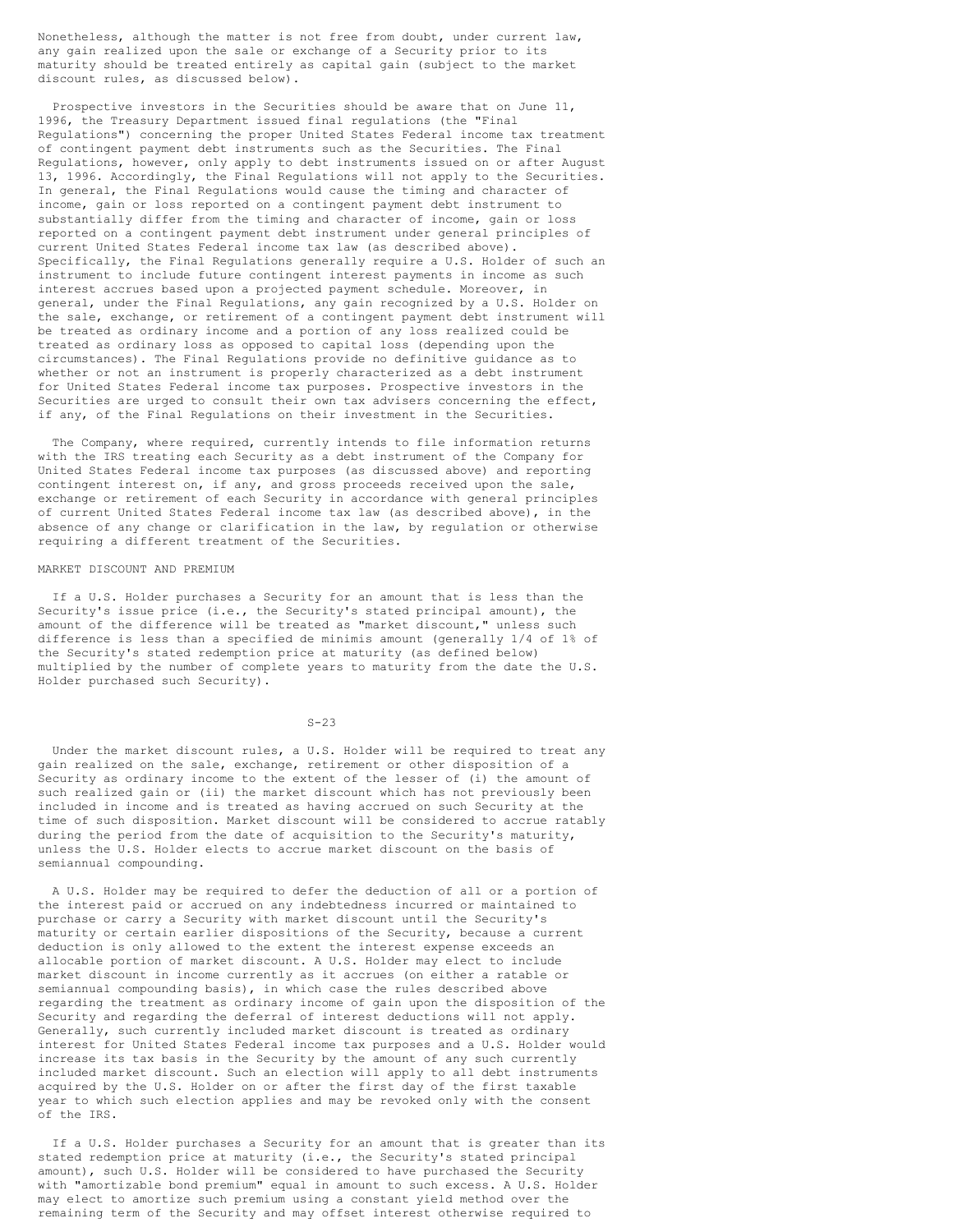be included in respect of the Security during any taxable year by the amortized amount of such excess for the taxable year. A U.S. Holder generally will reduce its tax basis in the Security by the amount of any interest offset taken. Such election, if made, would apply to all debt instruments held by the U.S. Holder at the beginning of the first taxable year to which such election applies and to all debt instruments acquired by such U.S. Holder thereafter. Such election would also be irrevocable once made, unless the U.S. Holder making such an election obtains the express consent of the IRS to revoke such election.

## ORIGINAL ISSUE DISCOUNT

Prospective investors in the Securities should be aware that if the principal amount of a Security exceeds the issue price of the Security, as determined for United States Federal income tax purposes, by an amount that is equal to or greater than a specified de minimis amount (generally 1/4 of 1% of the principal amount of the Security multiplied by the number of complete years from the Security's issue date to its maturity date), then such Security will be treated as having been issued with original issue discount. If a significant percentage of the total aggregate amount of the Securities originally issued is sold at a discount from the principal amount thereof (e.g. pursuant to the discounts noted on the cover of this Prospectus Supplement), then the issue price of the Securities, as determined for United States Federal income tax purposes, may be less than the principal amount of the Securities and the Securities may be issued with original issue discount. In general, a U.S. Holder of a Security issued with original issue discount would be required to include such original issue discount into income as ordinary interest over the entire term of the Security using a constant yield method. A U.S. Holder would increase such U.S. Holder's tax basis in a Security by any original issue discount included in income by such U.S. Holder. Nevertheless, if a U.S. Holder purchases a Security issued with original issue discount for an amount equal to the principal amount thereof, such U.S. Holder would not be required to include any such original issue discount into income.

### NON-U.S. HOLDERS

A non-U.S. Holder will not be subject to United States Federal income taxes on payments of principal, premium (if any) or interest (including original issue discount, if any) on a Security, unless such non-U.S. Holder is a direct or indirect 10% or greater shareholder of the Company, a controlled foreign corporation related to the

## $S - 24$

Company or a bank receiving interest described in section 881(c)(3)(A) of the Internal Revenue Code of 1986, as amended. However, income allocable to non-U.S. Holders will generally be subject to annual tax reporting on IRS Form 1042S. For a non-U.S. Holder to qualify for the exemption from taxation, the last United States payor in the chain of payment prior to payment to a non-U.S. Holder (the "Withholding Agent") must have received in the year in which a payment of interest or principal occurs, or in either of the two preceding calendar years, a statement that (i) is signed by the beneficial owner of the Security under penalties of perjury, (ii) certifies that such owner is not a U.S. Holder and (iii) provides the name and address of the beneficial owner. The statement may be made on an IRS Form W-8 or a substantially similar form, and the beneficial owner must inform the Withholding Agent of any change in the information on the statement within 30 days of such change. If a Security is held through a securities clearing organization or certain other financial institutions, the organization or institution may provide a signed statement to the Withholding Agent. However, in such case, the signed statement must be accompanied by a copy of the IRS Form W-8 or the substitute form provided by the beneficial owner to the organization or institution. The Treasury Department is considering implementation of further certification requirements aimed at determining whether the issuer of a debt obligation is related to holders thereof.

Generally, a non-U.S. Holder will not be subject to Federal income taxes on any amount which constitutes capital gain upon retirement or disposition of a Security, provided the gain is not effectively connected with the conduct of a trade or business in the United States by the non-U.S. Holder. Certain other exceptions may be applicable, and a non-U.S. Holder should consult its tax advisor in this regard.

Under current law, a Security will not be includible in the estate of a non-U.S. Holder unless the individual is a direct or indirect 10% or greater shareholder of the Company or, at the time of such individual's death, payments in respect of such Security would have been effectively connected with the conduct by such individual of a trade or business in the United States.

# BACKUP WITHHOLDING

Backup withholding of United States Federal income tax at a rate of 31% may apply to payments made in respect of the Securities to registered owners who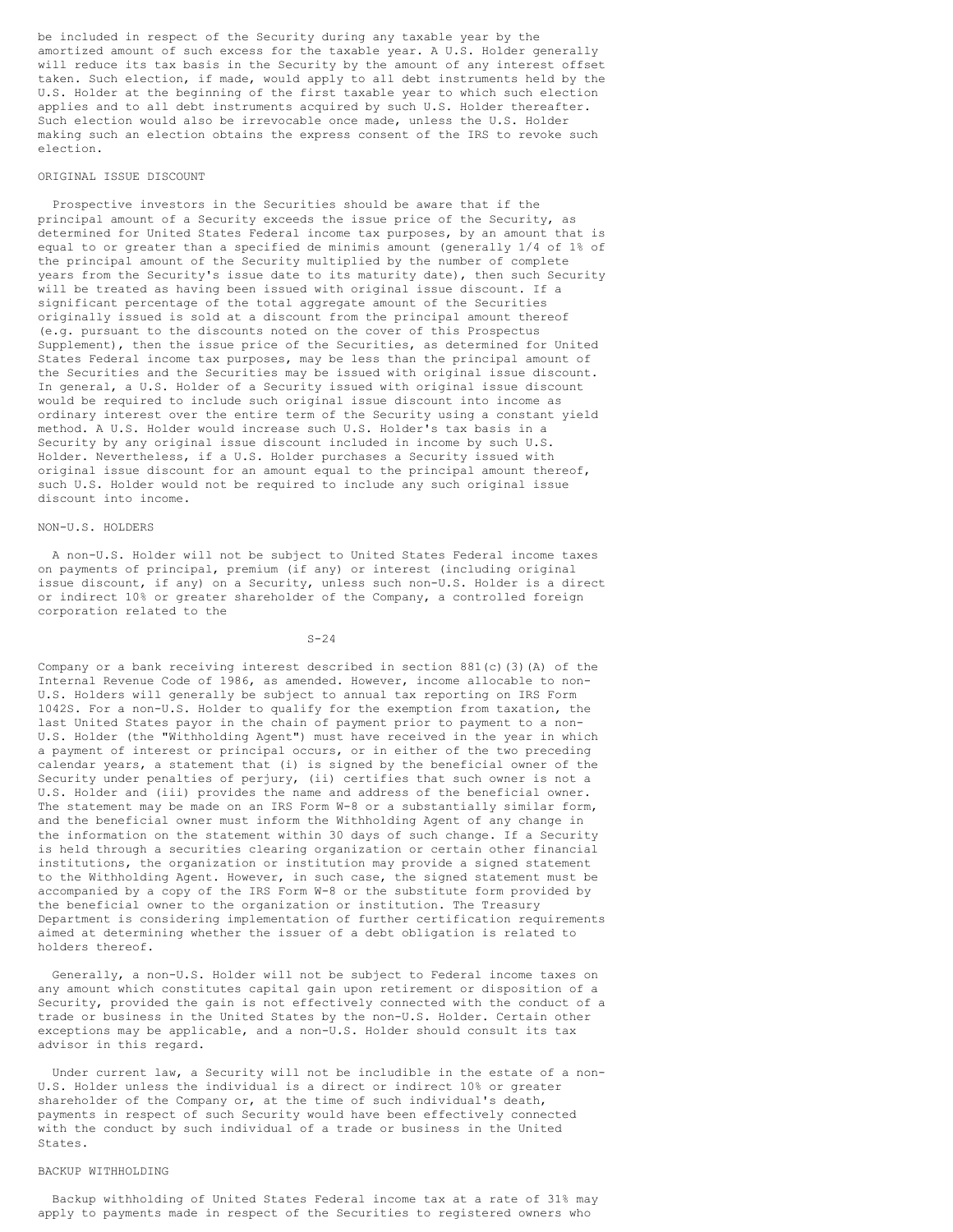are not "exempt recipients" and who fail to provide certain identifying information (such as the registered owner's taxpayer identification number) in the required manner. Generally, individuals are not exempt recipients, whereas corporations and certain other entities generally are exempt recipients. Payments made in respect of the Securities to a U.S. Holder must be reported to the IRS, unless the U.S. Holder is an exempt recipient or establishes an exemption. Compliance with the identification procedures described in the preceding section would establish an exemption from backup withholding for those non-U.S. Holders who are not exempt recipients.

In addition, upon the sale of a Security to (or through) a broker, the broker must withhold 31% of the entire purchase price, unless either (i) the broker determines that the seller is a corporation or other exempt recipient or (ii) the seller provides, in the required manner, certain identifying information and, in the case of a non-U.S. Holder, certifies that such seller is a non-U.S. Holder (and certain other conditions are met). Such a sale must also be reported by the broker to the IRS, unless either (i) the broker determines that the seller is an exempt recipient or (ii) the seller certifies its non-U.S. status (and certain other conditions are met). Certification of the registered owner's non-U.S. status would be made normally on an IRS Form W-8 under penalties of perjury, although in certain cases it may be possible to submit other documentary evidence.

Any amounts withheld under the backup withholding rules from a payment to a beneficial owner would be allowed as a refund or a credit against such beneficial owner's United States Federal income tax provided the required information is furnished to the IRS.

## $S-25$

### USE OF PROCEEDS

The net proceeds from the sale of the Securities will be used as described under "Use of Proceeds" in the attached Prospectus and to hedge market risks of the Company affecting the value of the Supplemental Redemption Amount.

## UNDERWRITING

Merrill Lynch, Pierce, Fenner & Smith Incorporated (the "Underwriter") has agreed, subject to the terms and conditions of the Underwriting Agreement and a Terms Agreement, to purchase from the Company \$25,000,000 aggregate principal amount of Securities. The Underwriting Agreement provides that the obligations of the Underwriter are subject to certain conditions precedent and that the Underwriter will be obligated to purchase all of the Securities if any are purchased.

The Underwriter has advised the Company that it proposes initially to offer all or part of the Securities directly to the public at the offering prices set forth on the cover page of this Prospectus Supplement and to certain dealers at such prices less a concession not in excess of % of the principal amount of the Securities. After the initial public offering, the public offering price and concession may be changed.

The underwriting of the Securities will conform to the requirements set forth in the applicable sections of Schedule E to the By-Laws of the National Association of Securities Dealers, Inc.

## VALIDITY OF SECURITIES

The validity of the Securities will be passed upon for the Company and for the Underwriter by Brown & Wood, New York, New York.

#### $S - 26$

#### - ------------------------------------------------------------------------------- - -------------------------------------------------------------------------------

NO DEALER, SALESPERSON OR OTHER INDIVIDUAL HAS BEEN AUTHORIZED TO GIVE ANY INFORMATION OR TO MAKE ANY REPRESENTATIONS OTHER THAN THOSE CONTAINED IN THIS PROSPECTUS SUPPLEMENT OR THE PROSPECTUS IN CONNECTION WITH THE OFFER MADE BY THIS PROSPECTUS SUPPLEMENT AND THE PROSPECTUS, AND, IF GIVEN OR MADE, SUCH INFORMATION OR REPRESENTATIONS MUST NOT BE RELIED UPON AS HAVING BEEN AUTHORIZED BY THE COMPANY OR BY THE UNDERWRITER. NEITHER THE DELIVERY OF THIS PROSPECTUS SUPPLEMENT AND THE PROSPECTUS NOR ANY SALE MADE HEREUNDER AND THEREUNDER SHALL UNDER ANY CIRCUMSTANCE CREATE AN IMPLICATION THAT THERE HAS BEEN NO CHANGE IN THE AFFAIRS OF THE COMPANY SINCE THE DATE HEREOF. THIS PROSPECTUS SUPPLEMENT AND THE PROSPECTUS DO NOT CONSTITUTE AN OFFER OR SOLICITATION BY ANYONE IN ANY JURISDICTION IN WHICH SUCH OFFER OR SOLICITATION IS NOT AUTHORIZED OR IN WHICH THE PERSON MAKING SUCH OFFER OR SOLICITATION IS NOT QUALIFIED TO DO SO OR TO ANYONE TO WHOM IT IS UNLAWFUL TO MAKE SUCH OFFER OR SOLICITATION.

## ---------------

# TABLE OF CONTENTS